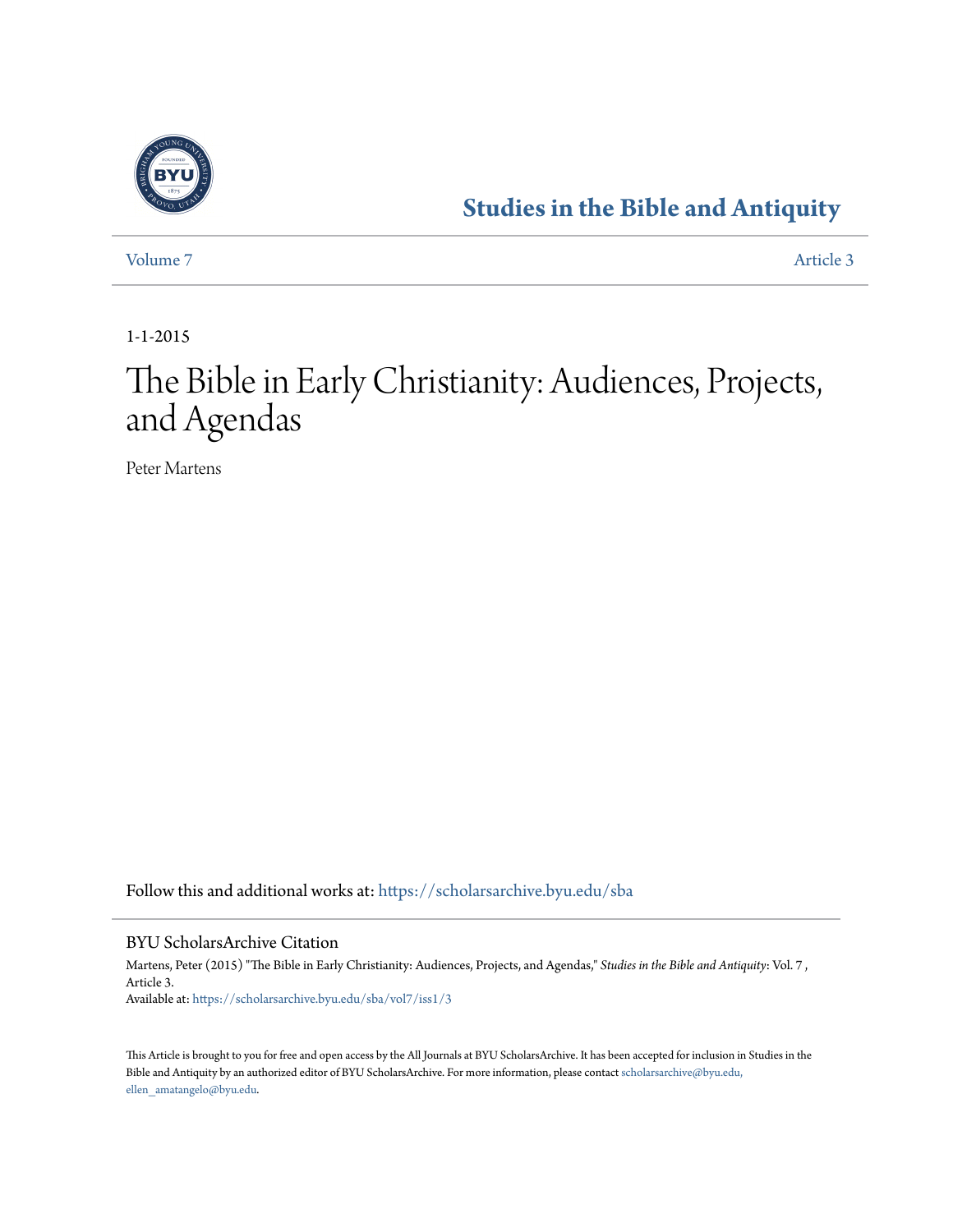# The Bible in Early Christianity: Audiences, Projects, and Agendas

# *Peter Martens*

### Contested terrain

ONE OF THE MOST EXCITING—though by no means uncontroversial academic developments in the past hundred years has been the renaissance of interest in how the Bible was interpreted by early Christians. If we are to adequately characterize this renaissance, it is crucial to acknowledge that it has often been motivated by more than an antiquarian interest in reconstructing a dusty corner of late antique Christianity. On any view of the long history of scriptural interpretation, it is readily acknowledged that this discipline underwent a profound transformation in the modern era. Precisely when, how, and why this revolution took place is debated. But no one contests *that* it happened and that its two main protagonists—the premodern and modern iterations of this discipline—often stand in a disjunctive, even hostile, relationship to one another.

© 2015 Neal A. Maxwell Institute for Religious Scholarship, Brigham Young University

Article DOI: http://dx.doi.org/10.18809/sba.2015.0102 Journal DOI: http://dx.doi.org/10.18809/misba.21683166

This paper was delivered as a lecture sponsored by the Center for the Preservation of Ancient Religious Texts and the Ancient Near Eastern Studies program at Brigham Young University (March 27, 2015). I am grateful to Carl Griffin for organizing the event and for the hospitality extended to me during my stay. I delivered a lengthier version of this talk at the quadrennial international Origen conference held in Aarhus, Denmark (August 26–31, 2013). That version is being published in the conference proceedings: *Origeniana Undecima: Origen and Origenism in the History of Western Thought*, ed. Anders-Christian Jacobsen (Leuven: Peeters, 2016).

*Studies in the Bible and Antiquity*, vol. 7, 2015, pp. 22–42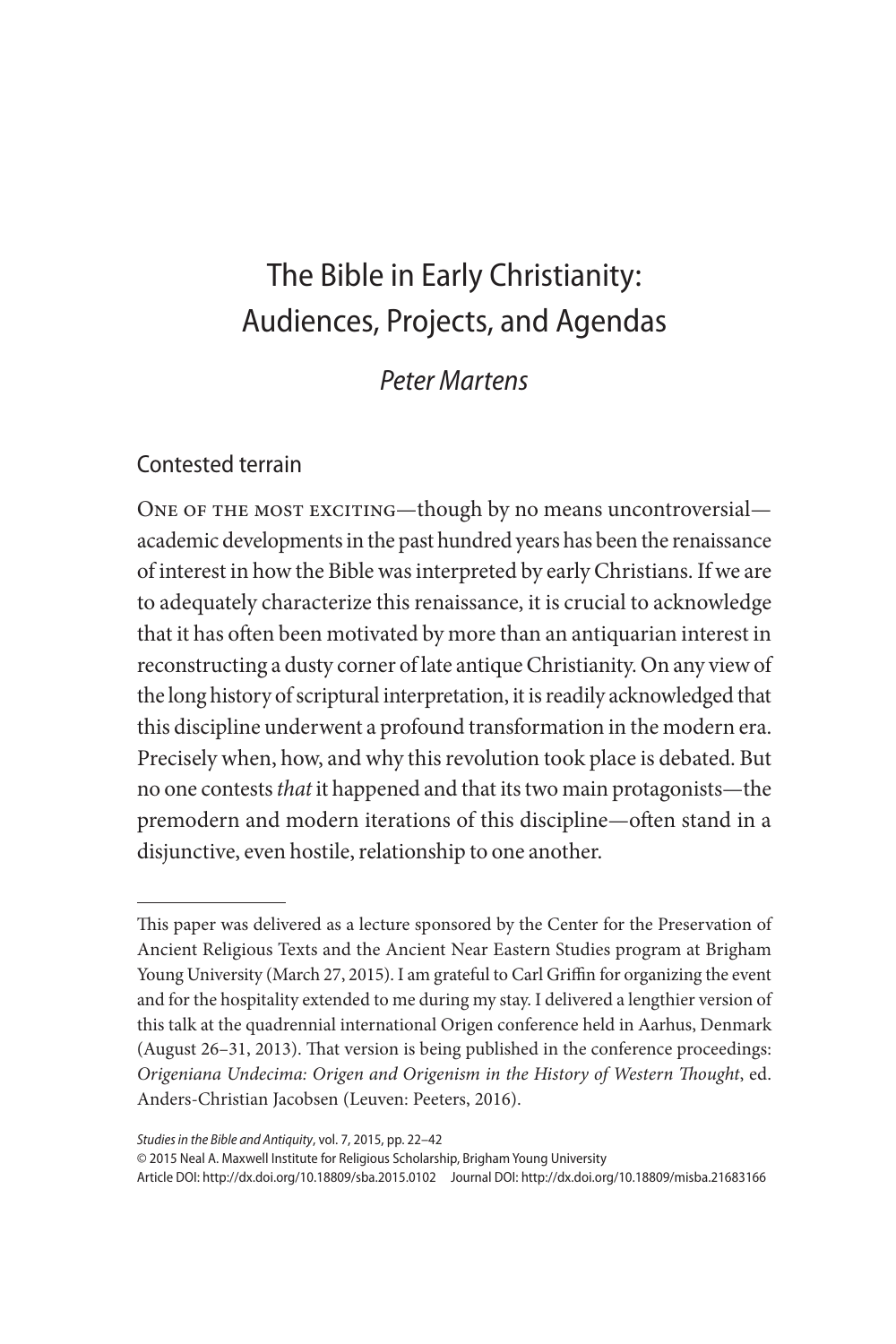In his Bampton lectures delivered at the University of Oxford in 1885, Frederic W. Farrar gave classic expression to the modern, withering critique of premodern biblical interpretation. Farrar presented a view of early Christian scriptural scholars that is still representative of how many biblical scholars today, over 125 years later, view these figures. "The task before us," Farrar wrote,

is in some respects a melancholy one. We shall pass in swift review many centuries of exegesis, and shall be compelled to see that they were, in the main, centuries during which the interpretation of Scripture has been dominated by unproven theories, and overladen by untenable results. . . . Exegesis has often darkened the true meaning of Scripture, not evolved or elucidated it. This is no mere assertion. If we test its truth by the Darwinian principle of "the survival of the fittest," we shall see that, as a matter of fact, the vast mass of what has passed for Scriptural interpretation is no longer deemed tenable, and has now been condemned and rejected by the wider knowledge and deeper insight of mankind.<sup>1</sup>

Farrar continues, calling to mind recent developments in archaeology, history, and comparative religion, and concludes that these disciplines

have resulted in the indefinite limitation, if not the complete abandonment, of the principles which prevailed for many hundreds of years in the exegesis of Scripture, and in the consignment to oblivion—for every purpose except that of curiosity—of the special meanings assigned by these methods to book after book and verse after verse of the sacred writings.<sup>2</sup>

For Farrar, "the history of interpretation" was "to a large extent a history of errors,"3 and it was Origen—a figure I will discuss at greater length in

<sup>1.</sup> Frederic W. Farrar, *History of Interpretation: Eight Lectures Preached before the University of Oxford in the Year 1885 on the Foundation of the Late Rev. John Bampton* (London: Macmillan, 1886), 8–9.

<sup>2.</sup> Farrar, *History of Interpretation*, 9–10.

<sup>3.</sup> Farrar, *History of Interpretation*, xxxv.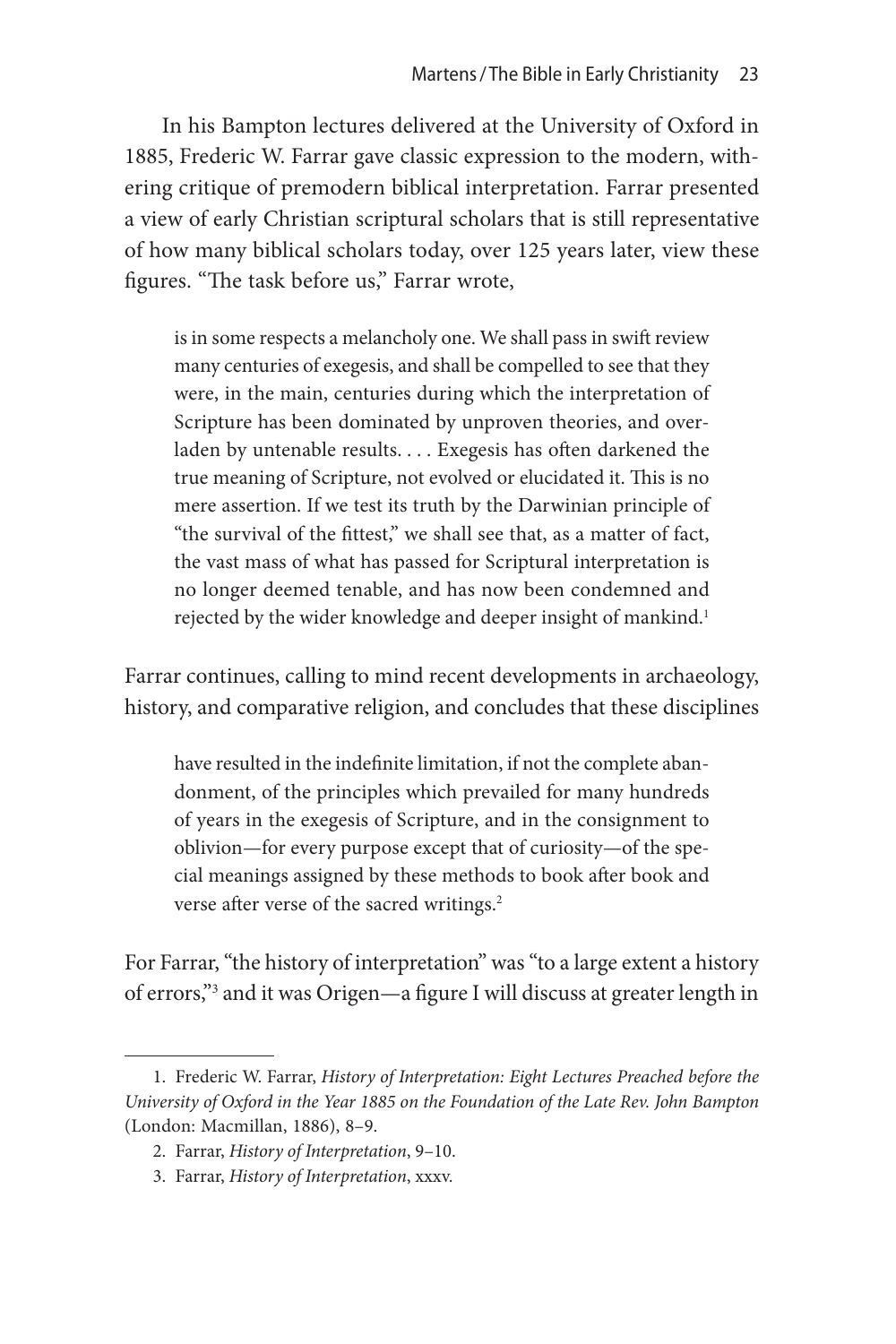this essay—who helped establish these "errors" of exegesis for more than a thousand years.<sup>4</sup> While very important exceptions to this dismissive attitude exist today, I suspect that Farrar's sentiments would probably still ring true to many professional biblical scholars, for whom patristic biblical interpretation is at best a distraction and, at worst, an obstacle to sound, biblical exegesis.

A number of disciplinary, ecclesiastical, and institutional factors have contributed to the renewal of interest in patristic exegesis. But it is important to appreciate that this renaissance has transpired against the backdrop of a long and deep suspicion about the value of premodern exegesis in Christian circles. This becomes especially clear when we turn to the early historical studies in the field. They were authored by Christian intellectuals who were not only familiar with this suspicion, but whose studies were also marked by this suspicion—either reiterating its veracity or calling it into question. I offer two brief and contrasting examples as they pertain to Origen, the towering third-century scholar of the Bible and lightning rod for many subsequent debates about biblical exegesis.

In *History and Spirit*, Henri de Lubac, a Jesuit priest, threw into sharp relief the competing perspectives from which Origen's exegesis had often been approached.<sup>5</sup> On the one hand, most readers saw nothing of interest or importance in Origen. They rejected his approach to scripture as an "aberration" that did not even deserve "from the historian a glance of sympathetic curiosity, an effort to rediscover its soul."6 The voice of Farrar is unmistakable. On the other hand, de Lubac warned, "It would be no less an error . . . to admire these ancient constructions so much that we wished to take up permanent residence in them."7 Resisting unqualified rejection as well as naïve retrieval, de

<sup>4.</sup> Farrar, *History of Interpretation*, 190.

<sup>5.</sup> Henri de Lubac, *Histoire et Esprit: L'Intelligence de l'Écriture d'après Origène* (Paris: Aubier, 1950)*.* Translated by Anne E. Nash and Juvenal Merriell as *History and Spirit: The Understanding of Scripture According to Origen* (San Francisco: Ignatius, 2007).

<sup>6.</sup> De Lubac, *History and Spirit*, 429.

<sup>7.</sup> De Lubac, *History and Spirit*, 429.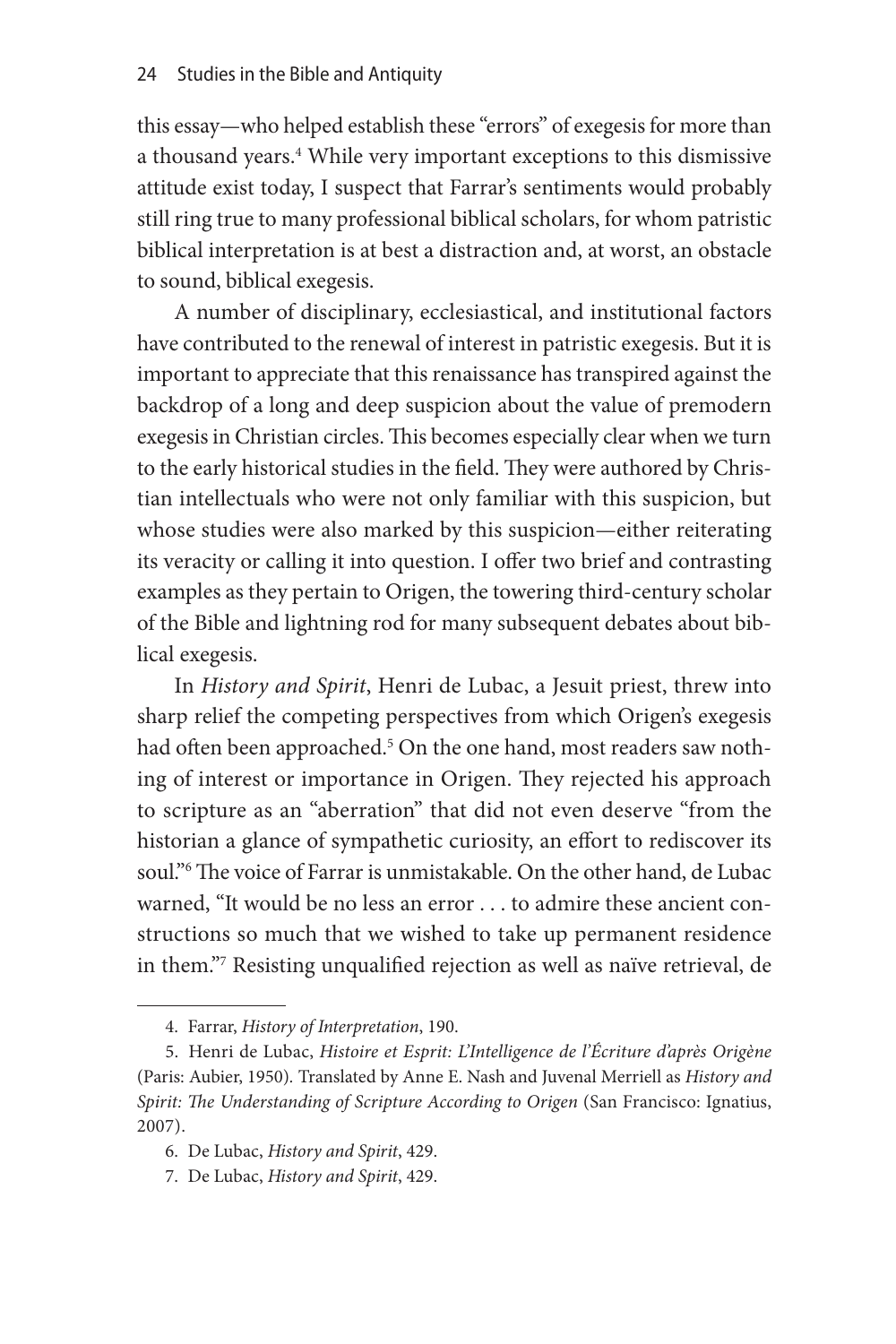Lubac's project lay somewhere between these two extremes. It aimed for a disposition that was apparently quite rare in his day: an appreciative analysis that steered clear of the debilitating prejudice that saw from the start nothing of value in Origen, as well as the avoidance of an "excessive enthusiasm that would lead us to imitate their [i.e., the ancients'] methods."8 De Lubac ultimately concluded that Origen's exegetical project was of mixed value. Beneath its discardable husk lay an enduring kernel: "at the heart of their [the fathers'] exegesis dwells a sacred element that belongs to the treasure of the faith."9

R. P. C. Hanson, later Anglican bishop of Clogher, published *Allegory and Event* nine years after de Lubac's *History and Spirit*. <sup>10</sup> Hanson's book raised the alarm about the increasingly sympathetic ways in which the French Jesuits were approaching Origen's biblical scholarship. Hanson overtly aligned himself with contemporary historical-critical biblical exegesis. On the opening page of his study he raised the question that would shape his entire inquiry: "Has the interpretation of the

<sup>8.</sup> De Lubac, *History and Spirit*, 491. A handful of projects today more or less align with, and extend, de Lubac's agenda to the actual practice of scriptural reading. There is a growing sentiment in some pockets of the English-speaking world that patristic (and medieval, reformation, and early modern) exegesis has become a crucial resource for understanding and gaining inspiration from the Bible. The aim of these projects is to utilize patristic interpretations of scripture to help today's readers determine what the Bible meant, or means. See especially Thomas C. Oden, ed., *The Ancient Christian Commentary on Scripture* (Downers Grove, IL: InterVarsity, 1998–); and Robert L. Wilken, ed., *The Church's Bible* (Grand Rapids, MI: Eerdmans, 2003–). Both projects gather patristic biblical interpretations on a particular biblical book—we might call these "neo-catenas"—with the view to supplementing modern critical scholarship on the Bible. Another notable series, the Brazos Theological Commentary on the Bible, ed. R. R. Reno (Grand Rapids, MI: Brazos, 2009–), contains a number of volumes that mediate the patristic exegetical legacy through a wide spectrum of contemporary theologians and ethicists who seek to clarify the Christian doctrinal message of scripture; see R. R. Reno, series preface to *1 and 2 Peter*, by Douglas Harink (Grand Rapids, MI: Brazos, 2009), 10–14.

<sup>9.</sup> De Lubac, *History and Spirit*, 491. For more on de Lubac's project, see Susan K. Wood, *Spiritual Exegesis and the Church in the Theology of Henri de Lubac* (Grand Rapids, MI: Eerdmans, 1998).

<sup>10.</sup> R. P. C. Hanson, *Allegory and Event: A Study of the Sources and Significance of Origen's Interpretation of Scripture* (Richmond: John Knox, 1959).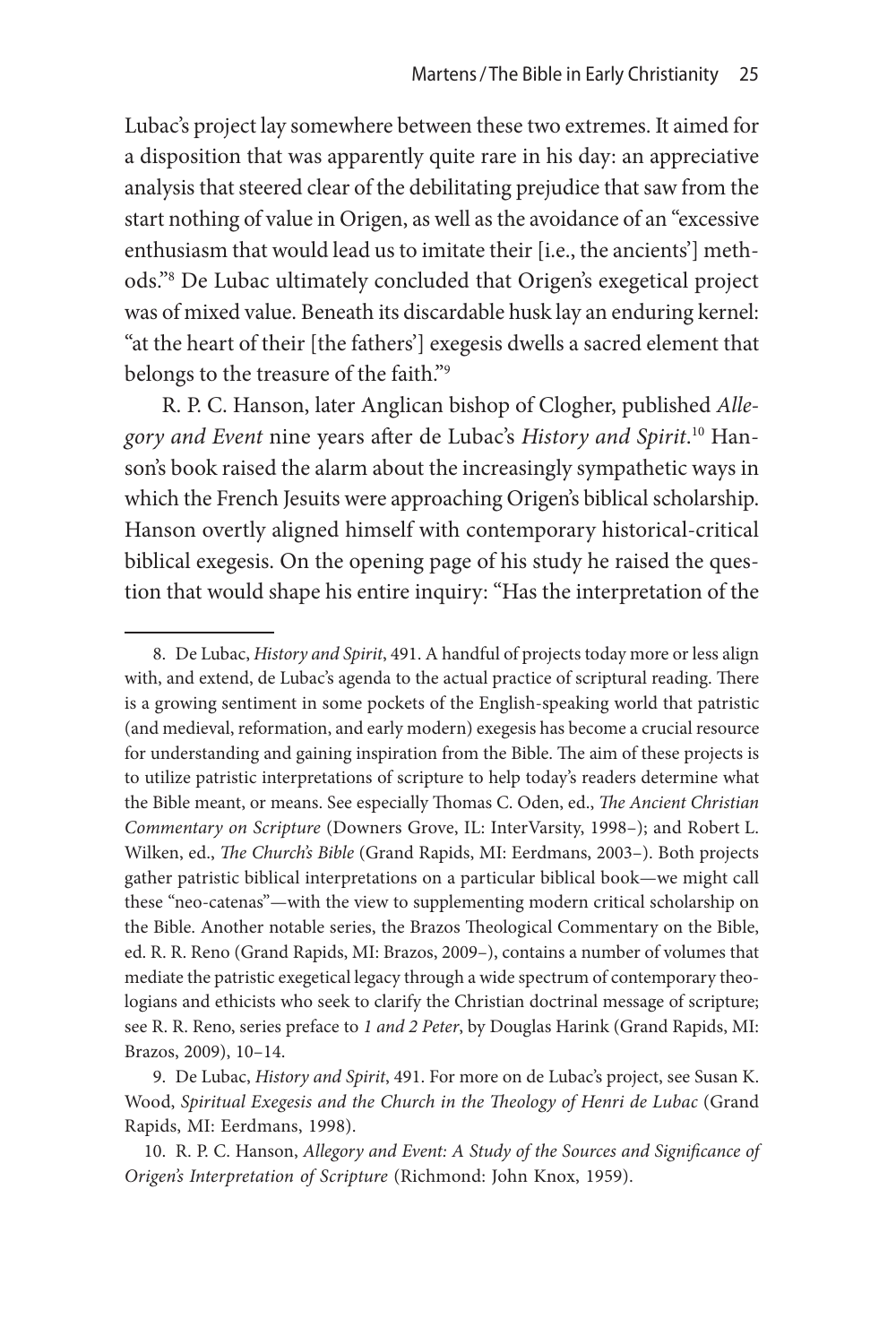Bible as it is practiced today anything seriously in common with the interpretation of the Bible as Origen, and indeed as the early Church generally, practiced it?"11 As becomes increasingly clear to the reader of Hanson's book, the answer to this question is, with few exceptions, "no." Origen's biblical exegesis was vastly inferior to contemporary biblical scholarship, whose "guiding principle" was "the question of what any given text meant when it was first written or uttered to the first audience for which it was intended."<sup>12</sup>

It is helpful to have these two studies in mind. They are two of the most important books on Origen's exegesis, and astonishingly both still remain in print, an indication of their significance for the continuing interest in Origen. These books also demonstrate how research into Origen from within theological departments has rarely been motivated by simple antiquarian interests. De Lubac and Hanson were genuinely interested in helping their readers understand Origen's exegesis, but this did not preclude contemporary debates about biblical scholarship from seeping into the pages of their works. Even if we seldom encounter research on Origen—or on other early Christian figures today—that is characterized by such undisguised, normative inquiries (whether in the form of Hanson's brazen call to reject or de Lubac's plea to retrieve a vital essence), the topics that scholars have chosen, the ways in which they have handled them, and indeed, even the topics that have been ignored have often reflected the evolving debates within contemporary biblical scholarship, and increasingly, debates outside this discipline.

## From topic to field

But before turning to some of these trends in the research, it might be useful to briefly sketch a narrative of the rise of interest in early Christian biblical interpretation, or "the reception history of the Bible." A good point to begin this narrative is in the years following World War II,

<sup>11.</sup> Hanson, *Allegory and Event*, 7.

<sup>12.</sup> Hanson, *Allegory and Event*, 362, 368.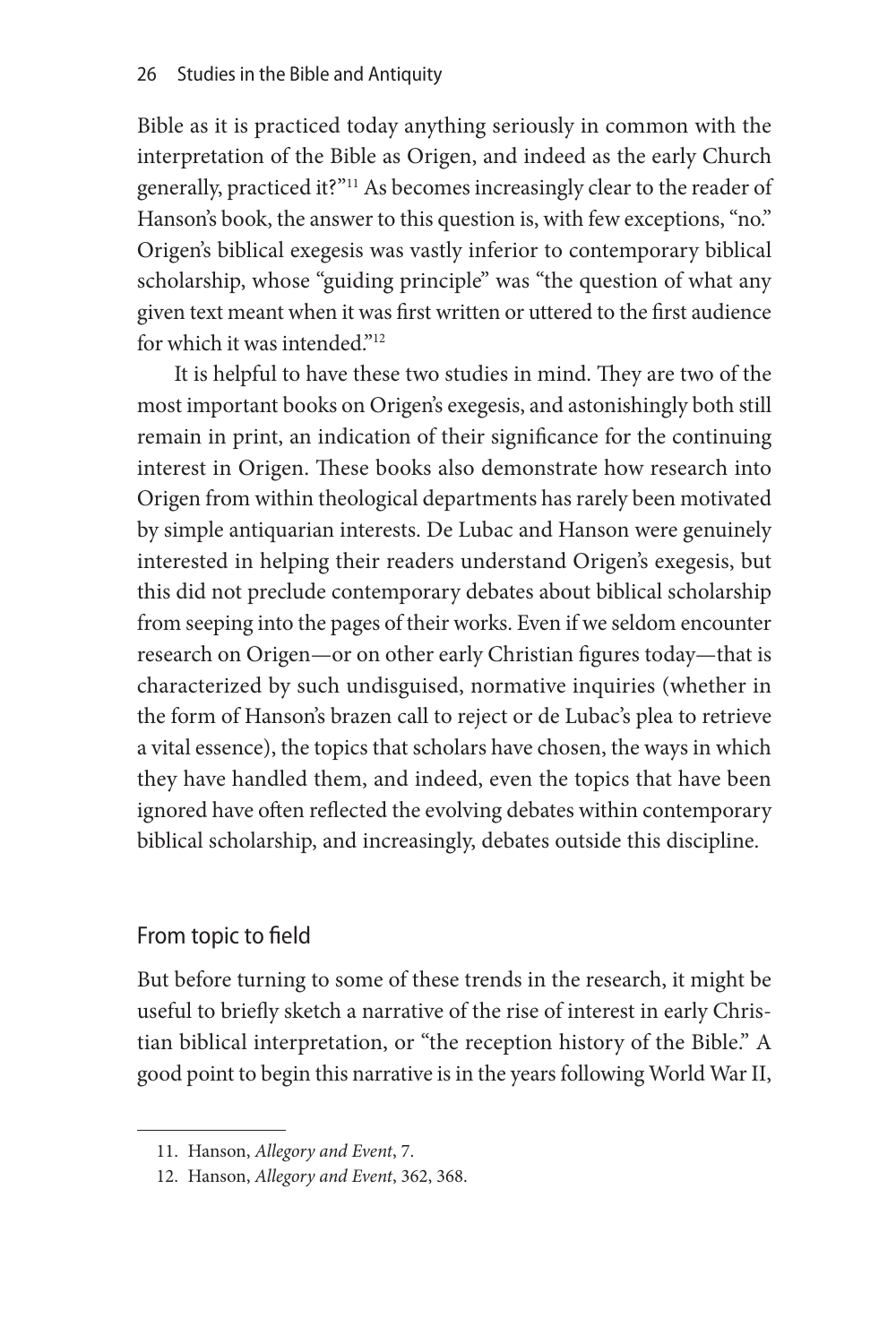where interest in this topic experienced a pronounced revival. Among continental European Catholics a growing dissatisfaction arose with the strongly Thomistic and rationalistic orientation of their theological program, a program often devoid of a clear connection to scripture. New sources for thinking the faith were sought, and so these *ressourcement*  theologians turned east. An important vehicle for this new orientation within Catholic theology was the series Sources Chrétiennes, founded in Lyon, France, by the Jesuits Jean Daniélou, Claude Mondésert, and Henri de Lubac. This series aimed to expand the canon of texts for doing Catholic theology.

Its first volume was saturated with significance: the aforementioned Jean Daniélou—one of the leading *ressourcement* theologians published an edition of Gregory of Nyssa's *Life of Moses*. 13 Here readers were presented with a patristic text, not a medieval one; a Greek text, not a Latin one; one made accessible to the reading public with a facing French translation, not simply an edition accessible only to the classically trained scholar; a text focused on the spiritual or mystical life, not on the subtle distinctions of fourth-century Trinitarian theology; and a text that integrated scriptural exegesis into its theological program, not one in which the Bible retreated into the background. In his *Life of Moses*, Gregory invited readers to enter the rich world of early Christian allegory and join Moses in the ascent of Mount Sinai, an allegory of the Christian's never-ceasing ascent to the eschatological face-to-face encounter with God.

Today Sources Chrétiennes remains an important vehicle for transmitting patristic biblical interpretation, but it has been joined by a number of other series that merit attention. Patristic commentaries and homilies on scripture are continually being edited within the major series of critical editions, such as the Corpus Christianorum Series Graeca or Oxford's Early Christian Texts, where my own edition of Adrian's *Introduction to the Divine Scriptures* will be published.Perhaps the most notable development in coming years will be the new editions

<sup>13.</sup> *Grégoire de Nysse: Contemplation sur la Vie de Moïse*, ed. Jean Daniélou, Sources Chrétiennes 1 (Paris: Cerf, 1943).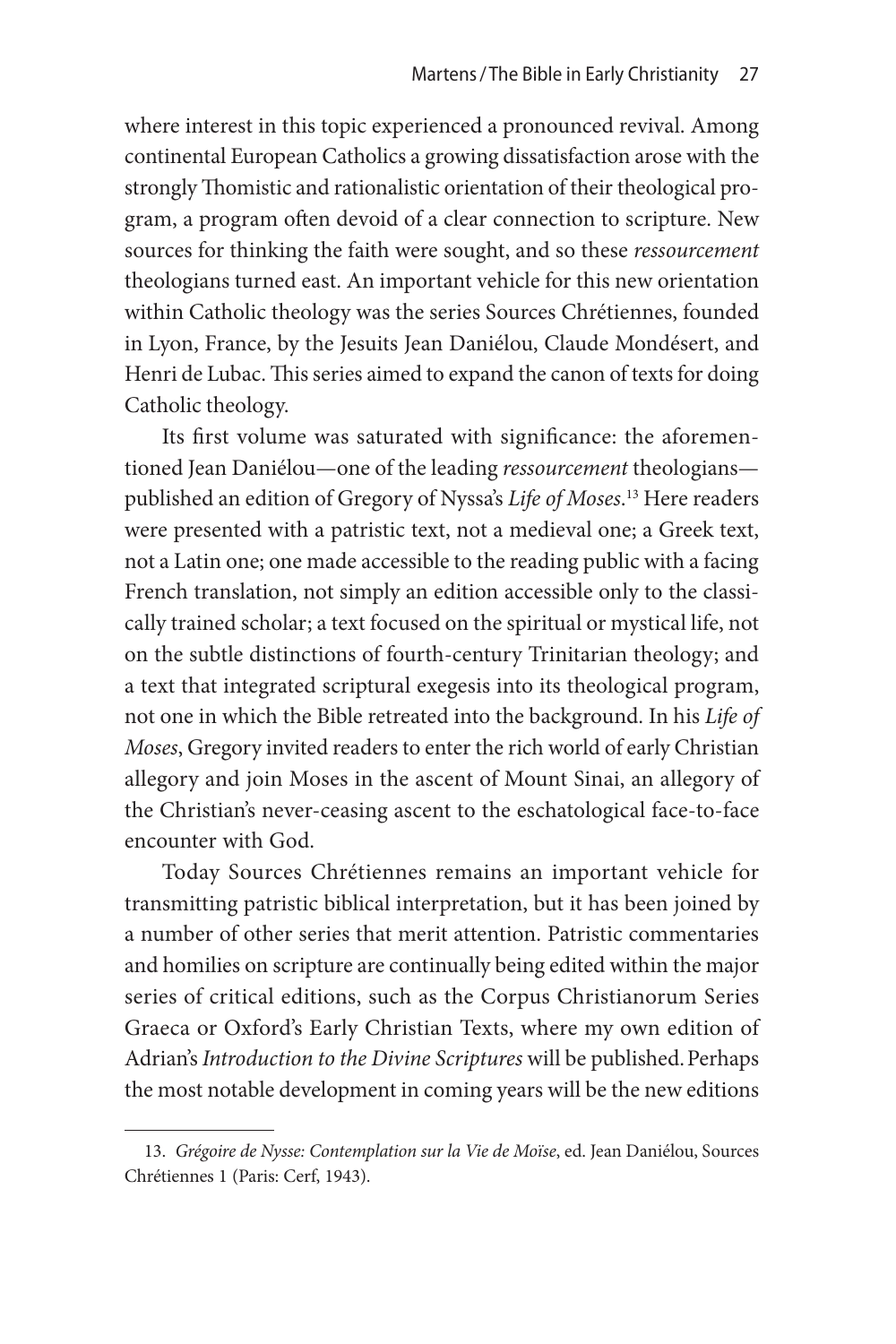and studies on Alexandrian and Antiochene biblical exegesis coming out of the Berlin-Brandenburgische Akademie der Wissenschaften.14

Much of this foundational textual work has been translated into an array of modern European languages.<sup>15</sup> English speakers have been generally well served, and there is even an anthology of early Christian biblical interpretation that remains serviceable.16 I should note, however, that *many* really important early Christian treatises on the Bible, as well as homilies and commentaries on it, remained unedited, or if edited, have never been translated into English. Much textual work remains to be done.

As this textual work progressed, specialized articles and books naturally followed. A journal in Italy is devoted to the history of exegesis,17 and Brill publishes a monograph series called the Bible in Ancient Christianity.18 A very important research tool, Biblia Patristica, is currently developing from its original print format to a digital format. This reference work allows readers to identify the places in the writings of early Christian authors where they discussed a particular verse.<sup>19</sup> And not a few important overviews of the field have been authored.20 I regard

19. http://www.biblindex.mom.fr/.

<sup>14.</sup> http://www.bbaw.de/forschung/bibelexegese/uebersicht.

<sup>15.</sup> Begin with Adalbert Keller, *Translationes Patristicae Graecae et Latinae = Bibliographie der Übersetzungen altchristlicher Quellen* (Stuttgart: Hiersemann, 1997). See also Charles Kannengiesser, *Handbook of Patristic Exegesis: The Bible in Ancient Christianity* (Leiden: Brill, 2004), 39–44.

<sup>16.</sup> Karlfried Froehlich, trans. and ed., *Biblical Interpretation in the Early Church* (Philadelphia: Fortress, 1984).

<sup>17.</sup> *Annali di Storia dell'Esegesi* (1984–).

<sup>18.</sup> http://www.brill.com/publications/bible-ancient-christianity.

<sup>20.</sup> Jean Daniélou, *Sacramentum Futuri: Études sur les origins de la typologie biblique* (Paris: Beauchesne, 1950); Robert M. Grant, *The Letter and the Spirit* (London: SPCK, 1957); Henri de Lubac, *Exégèse Médiéval: Les quatres sens de l'Écriture* (Paris: Aubier, 1959–64); Bertrand de Margerie, *Introduction à l'Histoire de l'exégése* (Paris: Cerf, 1980); Manlio Simonetti, *Profilo storico dell'esegesi patristica* (Rome: Istituto patristico "Augustinianum," 1981), and *Lettera e/o allegoria: Un contributo alla storia dell'esegesi patristica* (Rome: Institutum Patristicum "Augustinianum," 1985); James L. Kugel and Rowan A. Greer, *Early Biblical Interpretation* (Philadelphia: Westminster, 1986); Frances M. Young, *Biblical Exegesis and the Formation of Christian Culture* (Cambridge: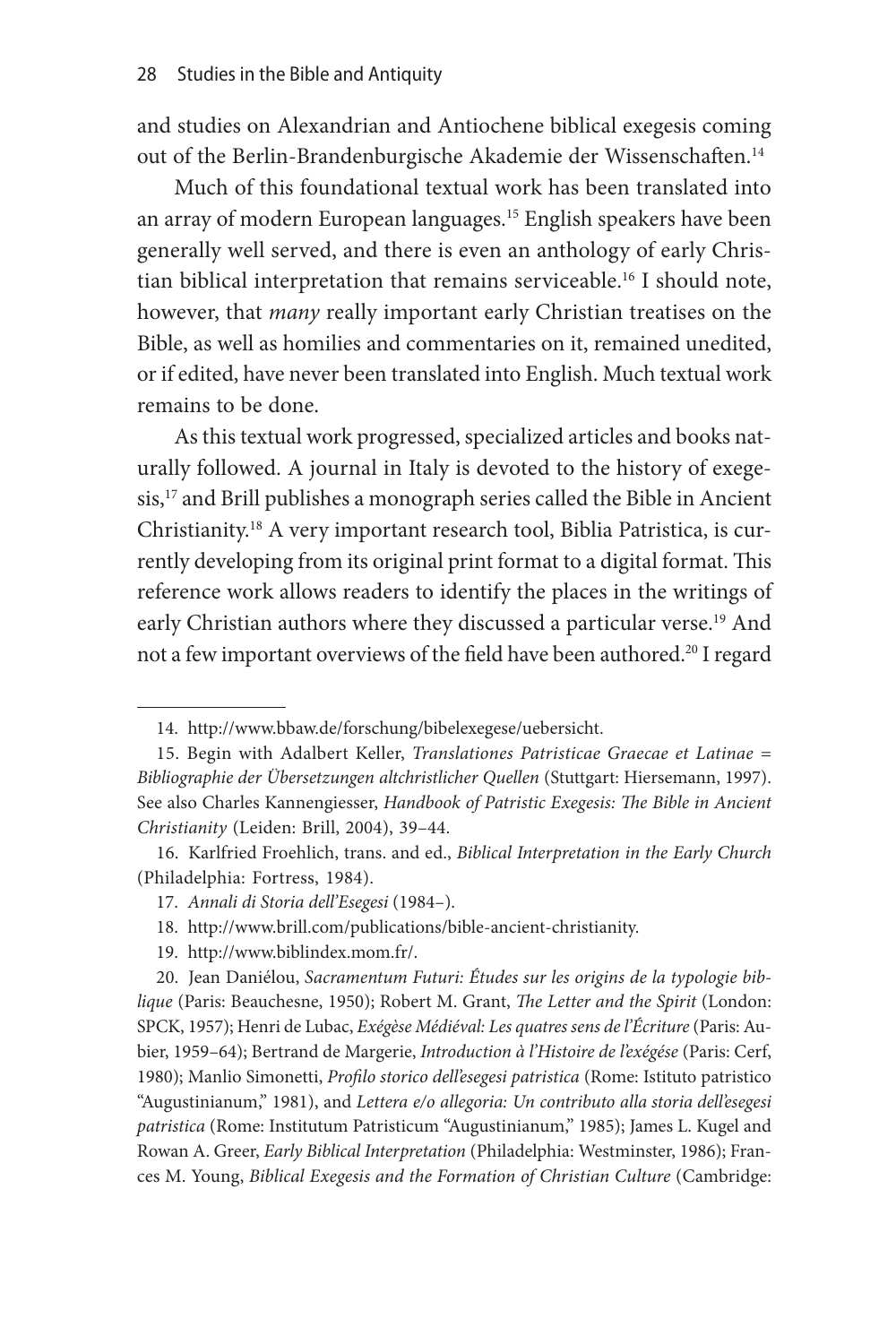Frances Young's *Biblical Exegesis and the Formation of Christian Culture*  as the most important of these. The work is becoming dated but still remains the point of departure for any serious research in the field.

As we follow the life cycle of this emerging field of study we arrive, finally, at the reference works. Charles Kannengiesser's *Handbook of Patristic Exegesis: The Bible in Ancient Christianity* receives the notable distinction of becoming the first reference work devoted exclusively to biblical interpretation in early Christianity.21 The *Oxford Handbook of Early Christian Biblical Interpretation* is currently in development under the editorial supervision of Paul Blowers and myself.<sup>22</sup>

Several indications show that work in the field is still accelerating today. Perhaps the most compelling evidence for the establishment of the study of patristic exegesis as a scholarly discipline at the beginning of the twenty-first century is that this topic is surfacing beyond the traditional boundaries of early Christian studies. Arguably the most striking development has been the editorial decision at Walter de Gruyter to integrate the reception history of the Bible, patristic exegesis included, into its *Encyclopedia of the Bible and Its Reception* (*EBR*).<sup>23</sup> In the encyclopedia's introduction, the editors remark that interest in the reception history of Bible has many roots so that "a now well-established branch of biblical studies, *the history of exegesis*, continues to contribute to the debate about the meanings of the biblical texts as they have been

Cambridge University Press, 1997); Henry Chadwick, *Antike Schriftauslegung: Pagane und christliche Allegorese. Activa und Passiva im antiken Umgang mit der Bibel* (Berlin: de Gruyter, 1998); John J. O'Keefe and R. R. Reno, *Sanctified Vision: An Introduction to Early Christian Interpretation of the Bible* (Baltimore: Johns Hopkins University Press, 2005); Ronald E. Heine, *Reading the Old Testament with the Ancient Church: Exploring the Formation of Early Christian Thought* (Grand Rapids, MI: Baker Academic, 2007).

<sup>21.</sup> Kannengiesser, *Handbook of Patristic Exegesis*.

<sup>22.</sup> See the layout of the volume at https://slu.academia.edu/PeterMartens.

<sup>23.</sup> http://www.degruyter.com/view/db/ebr. Note as well the new series Lives of Great Religious Books (Princeton: Princeton University Press, 2011–), which includes contributions on individual biblical books, as well as on other religious writings. Its aim is to "examine the historical origins of texts from the great religious traditions, and trace how their reception, interpretation, and influence have changed—often radically—over time" (http://press.princeton.edu/catalogs/series/lgrb.html).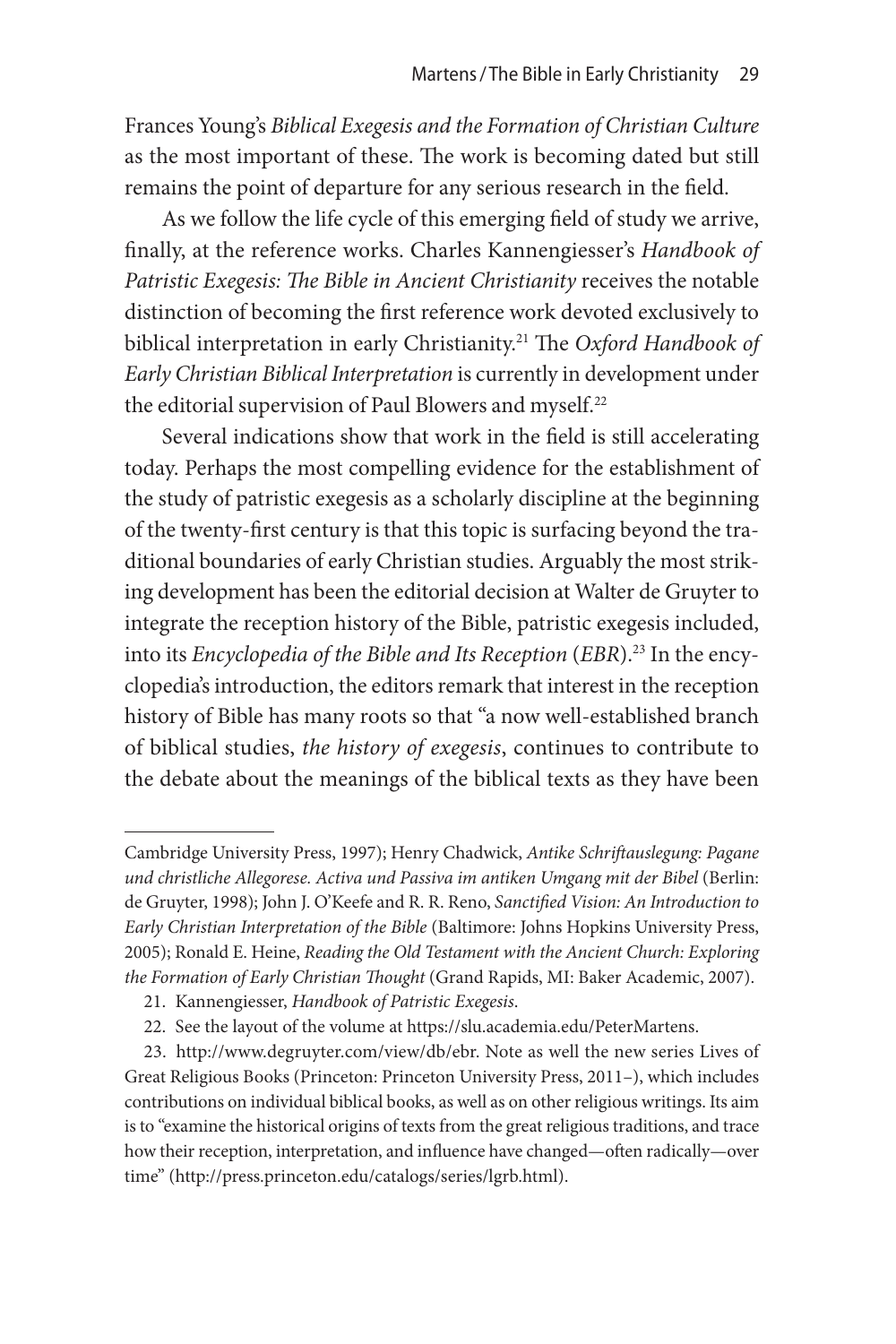expounded in the histories of Judaism and Christianity."<sup>24</sup> The willingness of this encyclopedia to consider not simply the current state of scholarship on the Bible, but also the Bible's reception in the patristic period, reflects emerging scholarly agendas and will undoubtedly also set them. On this issue of reception history, the contrast between the *EBR*, which will be the major reference work on the Bible for coming decades, and its predecessor, the *Anchor Bible Dictionary*, is striking: the latter rarely attended to the topic, and its aversion to anything premodern is suggested by the absence of an entry on "allegory," even though the apostle Paul used the word in his letter to the Galatians.

I hope to have conveyed through this very schematic orientation to research on early Christian biblical interpretation that what began as a narrow topic of academic interest around the middle of the twentieth century has gradually blossomed into a full-fledged, international field of study—perhaps even a discipline in its own right. It has its editions and translations, research tools, monograph series, a journal, and several reference works. From my viewpoint, this field of study is animated by three major stakeholders who approach it with often disparate motivations: (1) professional biblical scholars who, perhaps due to a growing exhaustion with, or simply the exhaustion of, traditional approaches to scripture, find in reception history new avenues that supplement how they have examined canonical texts; (2) historians of Christianity who increasingly recognize the importance of scripture and the scribal, interpretive, and institutional cultures that emerged around it for reconstructing the world of early Christians; and (3) scholars and preachers with normative theological programs who, not unlike the *ressourcement* theologians of the mid-twentieth century, wish to integrate scripture more obviously into their own projects. In patristic biblical exegesis they find such an ally.

<sup>24.</sup> Hans-Josef Klauck et al., eds., introduction to *Encyclopedia of the Bible and Its Reception* (Berlin: de Gruyter, 2009), 1:xi.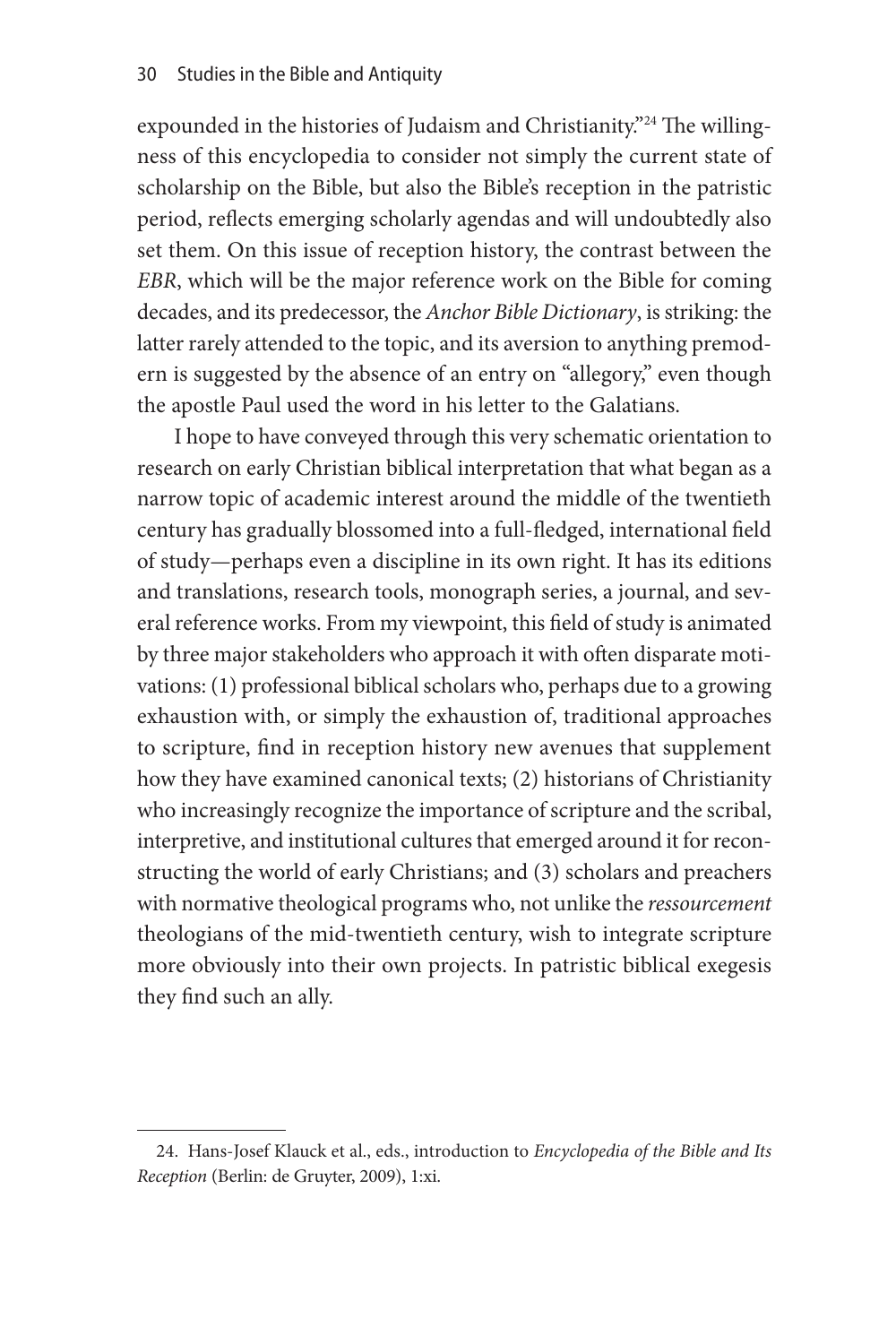### The middle stakeholder group

I belong to the second of these stakeholders. I am a historian of early Christianity, and while interested in how the other two stakeholders view my work, my research remains firmly tied to the field called patristics, or early Christian studies. Most of my work has been on Origen, the famous third-century Christian. Origen was many things—an educator, priest, apologist, ecclesiastical diplomat, churchman, and heretic, among others—and subsequent generations, ours included, have struggled to offer a coherent portrait of this complex, late antique figure. Yet among friends and foes alike, few have lost sight of Origen, the biblical scholar. With only a touch of exaggeration, Adolf von Harnack quipped, "There has never been a theologian in the church who desired to be, and indeed was, so exclusively an interpreter of the Bible as Origen was."25 Hardly surprising, then, is this larger renaissance of interest in patristic exegesis, often focused specifically on Origen, that I have briefly sketched here. He was an extraordinarily prolific biblical scholar, whose exegetical writings exercised influence and stirred much controversy among subsequent Christians in both the Greek- and Latin-speaking worlds. It is my contention that if we attend to the major trends in the research on Origen, we will have a good sense as to the larger trajectories that run through the research on patristic scriptural exegesis as a whole.

While the literature on Origen's biblical scholarship is notoriously large, it tends to follow well-worn paths. Two prominent trajectories merit detailed examination: the focus on Origen's literary scholarship by which I mean his philological procedures, including the quest for the literal and allegorical referents of scripture—and the growing interest in the social dynamics of Origen's biblical scholarship. Let's begin with Origen's literary scholarship.

<sup>25.</sup> Adolf von Harnack, *Der Kirchengeschichtliche Ertrag der exegetischen Arbeiten des Origenes*, 2. Teil: *Die Beiden Testaments mit Ausschluss des Hexateuchs und des Richterbuchs*, Texte und Untersuchungen 42.4 (Leipzig: Hinrichs, 1919), II.4 A3.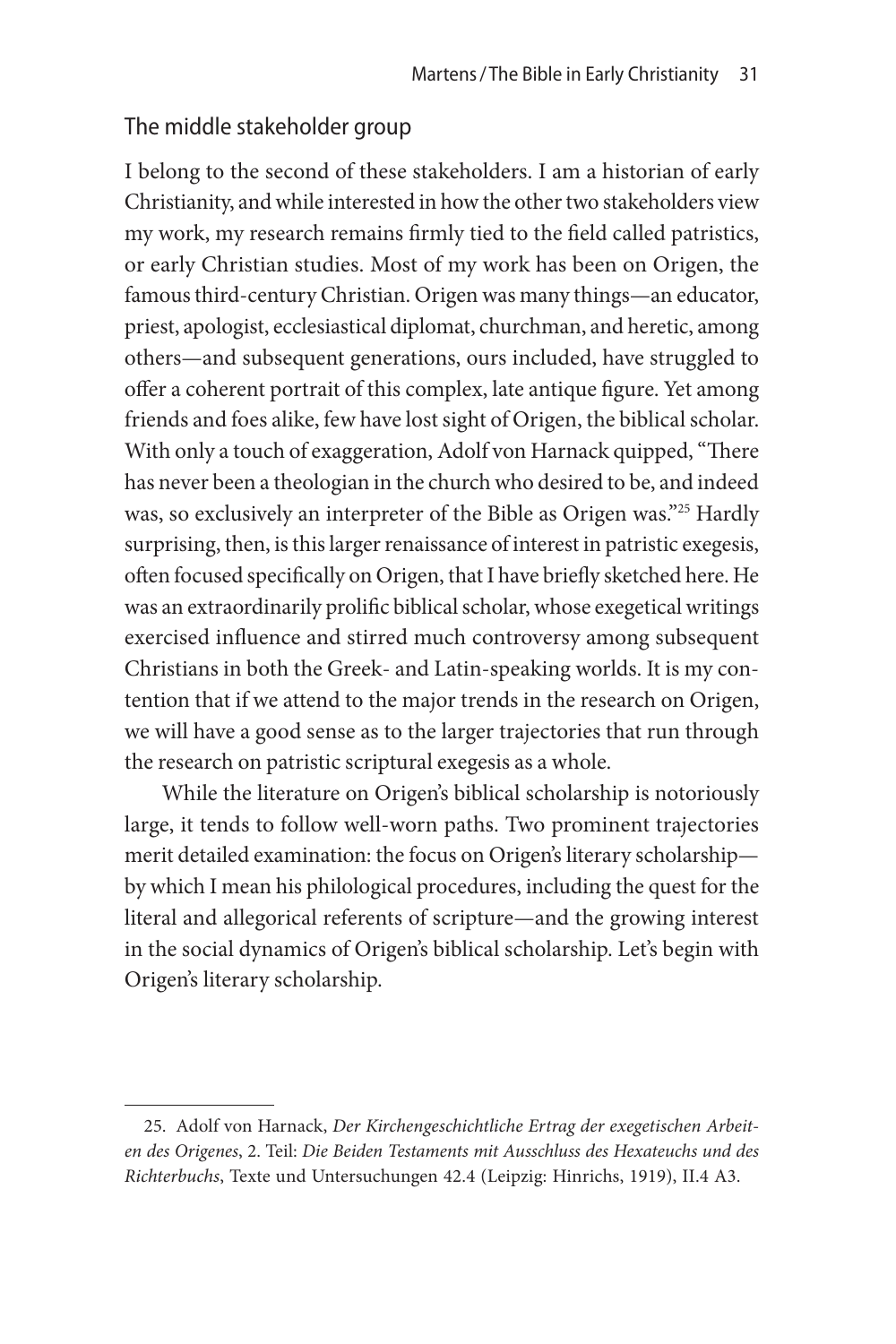#### *Origen the philologist*

In the preface to his *History of Classical Scholarship*, Rudolph Pfeiffer announced his quest to identify a *philologia perennis—*that is, a literary scholarship that was "still enduring," while omitting what was "obsolete and past for ever."<sup>26</sup> Pfeiffer did not explicitly identify this chaff, though he tipped his hand when he referred later in his preface to the "Alexandrian scholar poets" as "our ancestors" and underscored that they did not, in fact, practice allegorical interpretation.<sup>27</sup> Allegorical exegesis played a small role in Pfeiffer's narrative and he was not alone among scholars of his generation in relegating it to the margins. Allegory was not scholarship, or at least, a *philologia perennis*.

In Origenian scholarship, Bernhard Neuschäfer's *Origenes als Philologe* is a striking parallel to Pfeiffer's approach.<sup>28</sup> Inspired by the scholia on Dionysius of Thrax's *Art of Philology*, Neuschäfer examines how the four main philological exercises of the typical late antique classroom all surface in Origen's own work: textual criticism, reading a passage aloud, literary and historical analysis, and finally, aesthetic and moral evaluation. The all-important exercise of literary and historical analysis consisted of several independent inquiries: elucidation of a word's meaning, grammatical and rhetorical analysis, metrical assessment and style criticism, and finally, examination of the historical realities discussed or alluded to in a scriptural passage. Neuschäfer's book is one of the towering achievements in twentieth-century Origenian scholarship. It is not without precedent, but it remains the most comprehensive investigation of Origen's literary scholarship to date.

Neuschäfer raises a question on the closing pages of his study that strongly echoes Pfeiffer's earlier research: given the long-standing interest in Origen the allegorist, and now Neuschäfer's own account of Origen the philologist, do we have here two irreconcilable portraits, or is it possible that these two halves can be woven together into a single,

<sup>26.</sup> Rudolph Pfeiffer, *History of Classical Scholarship*, vol. 1, *From the Beginnings to the End of the Hellenistic Age* (Oxford: Clarendon, 1968), vii.

<sup>27.</sup> Pfeiffer, *History of Classical Scholarship*, x, 140, 167.

<sup>28.</sup> Bernhard Neuschäfer, *Origenes als Philologe* (Basel: Reinhardt, 1987).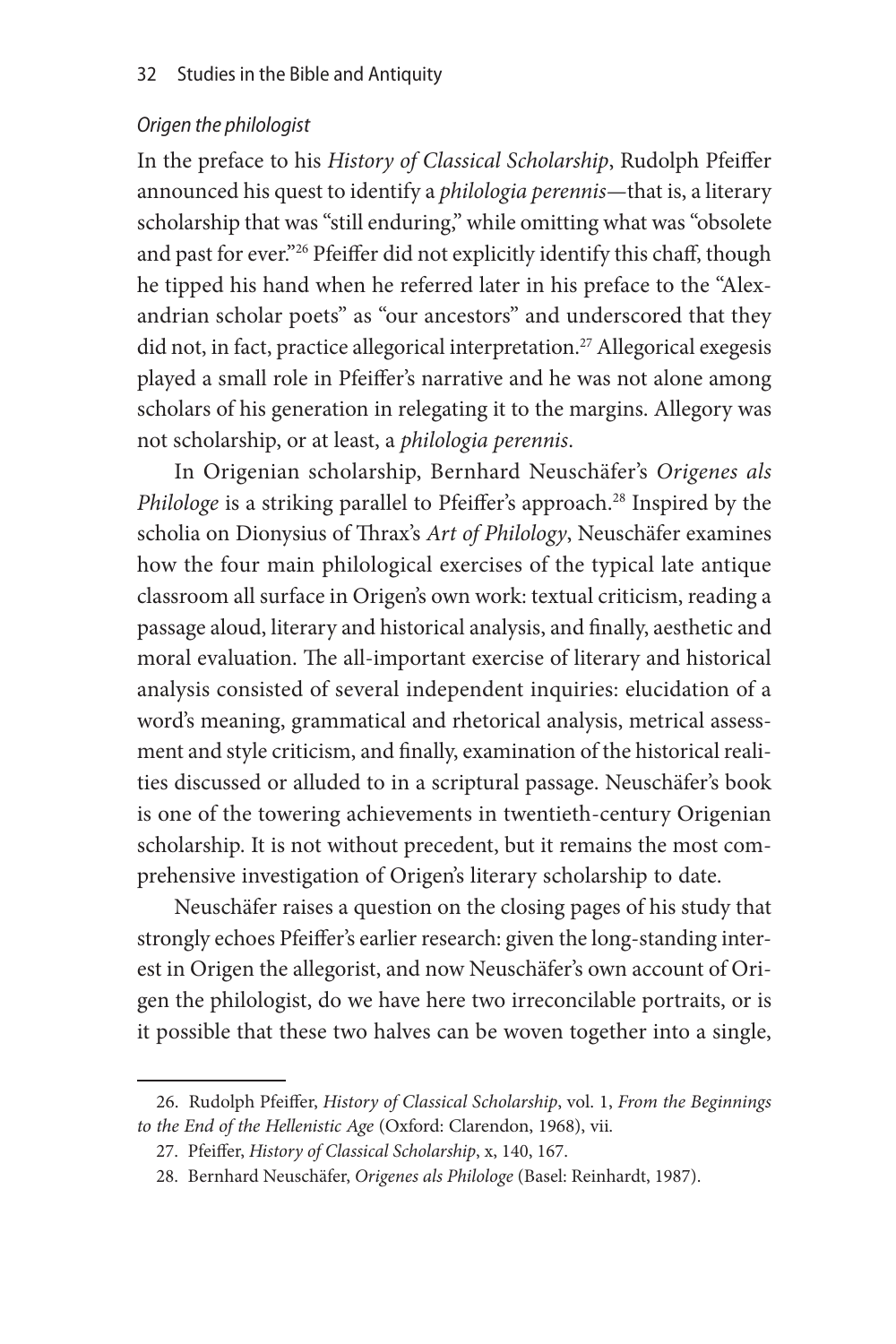harmonious picture?<sup>29</sup> Neuschäfer leaves this question unanswered, though I suspect he would favor the latter scenario. Even so, the talk of two halves, and the deliberate exclusion of allegory from the discussion of Origen's philology, suggests that an enduring modern prejudice is still at work: even if we *can* link allegory to philology, allegory *is not* philology. On the whole, my impression is that over the course of the last half century, classicists and historians of literary criticism have increasingly resisted this tendency to divorce allegory from philology or literary analysis. Robert Lamberton, George Boys-Stones, and Peter Struck (to name only a few) have often been more inclined than their counterparts in church history to treat allegory as integral and not peripheral to late antique literary scholarship.<sup>30</sup>

And this takes us to Origen the allegorist. Never, seemingly, has there been a period in the modern epoch when scholars have not been interested in—or perhaps we should say fixated on—Origen's allegory. Nor is this surprising, since it is precisely here where he stands at his farthest remove from modern biblical scholarship.<sup>31</sup> As noted above,

<sup>29.</sup> Neuschäfer, *Origenes als Philologe*, 292.

<sup>30.</sup> In response to this prejudice, which was not original to Pfeiffer, classicists and historians of literary criticism have issued a number of studies on ancient allegorical practices. Notably, Félix Buffière, *Les mythes d'Homère et la pensée grecque* (Paris: Belles Lettres, 1956); Jean Pépin, *Mythe et allégorie* (Paris: Éditions Montaigne, 1958); Michael Murrin, *The Veil of Allegory* (Chicago: University of Chicago Press, 1969); George R. Boys-Stones, *Metaphor, Allegory, and the Classical Tradition: Ancient Thought and Modern Revisions* (Oxford: Oxford University Press, 2003); Robert Lamberton, *Homer the Theologian: Neoplatonist Allegorical Reading and the Epic Tradition* (Berkeley: University of California Press, 1986); Peter T. Struck, *Birth of the Symbol: Ancient Readers at the Limits of Their Texts* (Princeton: Princeton University Press, 2004); Ilaria Ramelli, "Cornutus in christlichem Umfeld: Märtyrer, Allegorist und Grammatiker," in *Cornutus: Die Griechischen Götter: Ein Überblick über Namen, Bilder und Deutungen*, ed. Heinz-Günther Nesselrath et al. (Tübingen: Mohr Siebeck, 2009), 207–34. On the continually evolving character of philology as a discipline, see Karla Pollmann, "Philologia Perennis: Ever-Green and Ever-Pruning," *Frons: Blad voor Leidse Classici* 30 (2010): 90–98.

<sup>31.</sup> Rudolf Bultmann, "Die Bedeutung des Alten Testaments für den christlichen Glauben," in *Glauben und Verstehen: Gesammelte Aufsätze* (Tübingen: Mohr, 1933), 1:335.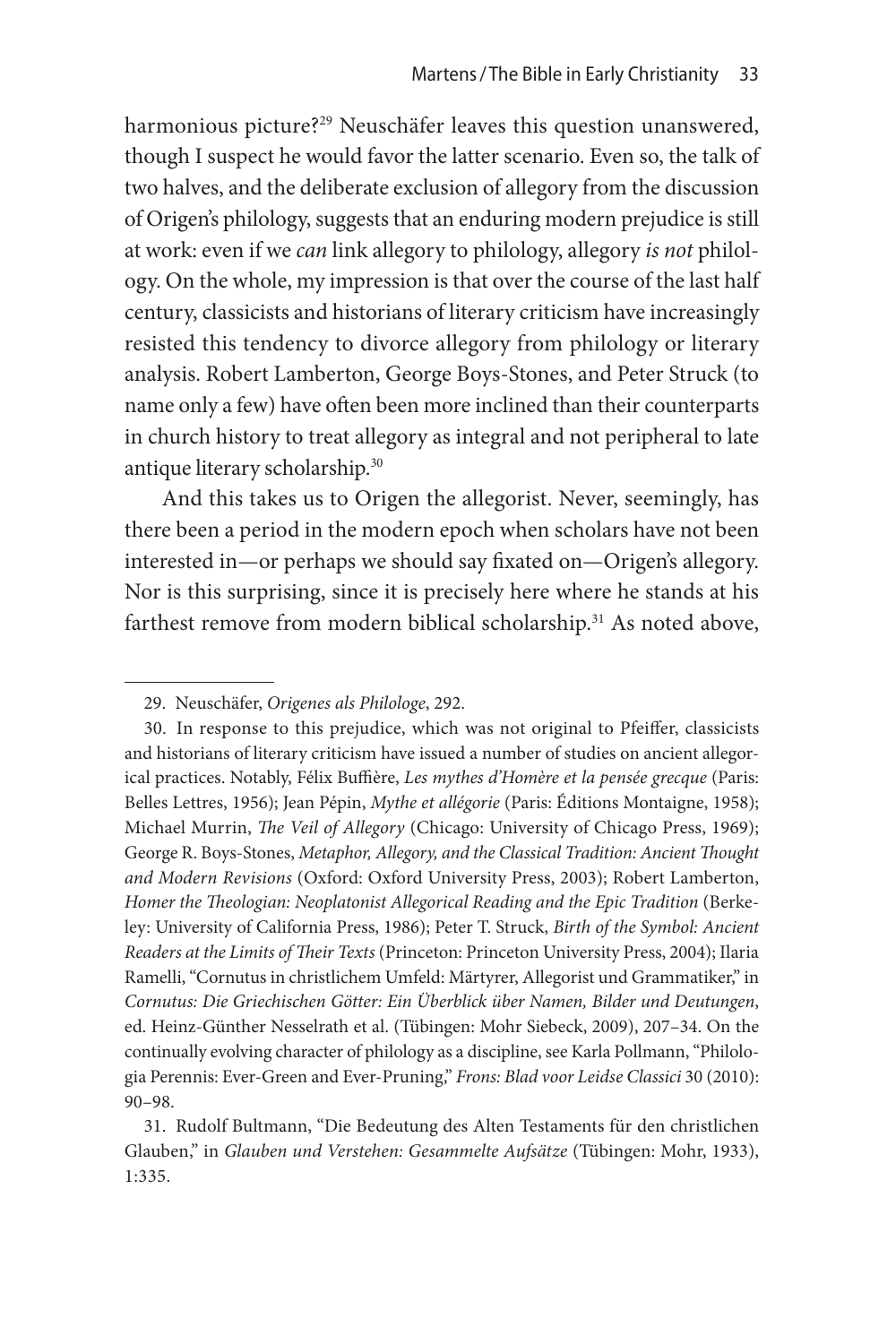it was precisely through this lens that R. P. C. Hanson evaluated Origen's exegetical project.<sup>32</sup> For Hanson, Origen's biblical interpretation exemplified the "alchemy of allegory" and was deficient in comparison to contemporary biblical scholarship whose "guiding principle" is "the question of what any given text meant when it was first written or uttered to the first audience for which it was intended."33 Unlike the great expositors of the past who "successfully put themselves into the minds of the biblical author whom they are interpreting," Origen "on countless occasions gives the opposite impression, that he is reading into the mind of the biblical author thoughts which are really his own."34 "The critical subject," Hanson continues,

upon which Origen never accepted the biblical viewpoint was the significance of history. To the writers of the Bible history is *par excellence* the field of God's revelation of himself. The Jewish historians may not have achieved the accuracy of a modern historian, but they did believe that in the events of history God's will and purposes were made plain.<sup>35</sup>

While Hanson is clear that Origen did not "reject or abandon history," as some scholars insist, he did not have a deep respect for it.<sup>36</sup> "History," Hanson summarizes, "is therefore an essential ingredient of revelation; it is an inseparable part of the manner in which God reveals himself. One might almost say that in the Incarnation God has in a sense taken history into himself. To this insight Origen is virtually blind."<sup>37</sup> Hanson's argument, then, is that there are two different views of history: history as "event" and history as "parable." "In history as event, in history as

<sup>32.</sup> This account of Hanson is indebted to my earlier essay, Peter Martens, "Origen against History: Reconsidering the Critique of Allegory," *Modern Theology* 28 (2012): 635–56.

<sup>33.</sup> Hanson, *Allegory and Event*, 362, 368.

<sup>34.</sup> Hanson, *Allegory and Event*, 363.

<sup>35.</sup> Hanson, *Allegory and Event*, 363.

<sup>36.</sup> Hanson, *Allegory and Event*, 364. Most of the chapter entitled "Historicity" investigates the passages where Origen denies and affirms historicity (259–77).

<sup>37.</sup> Hanson, *Allegory and Event*, 364.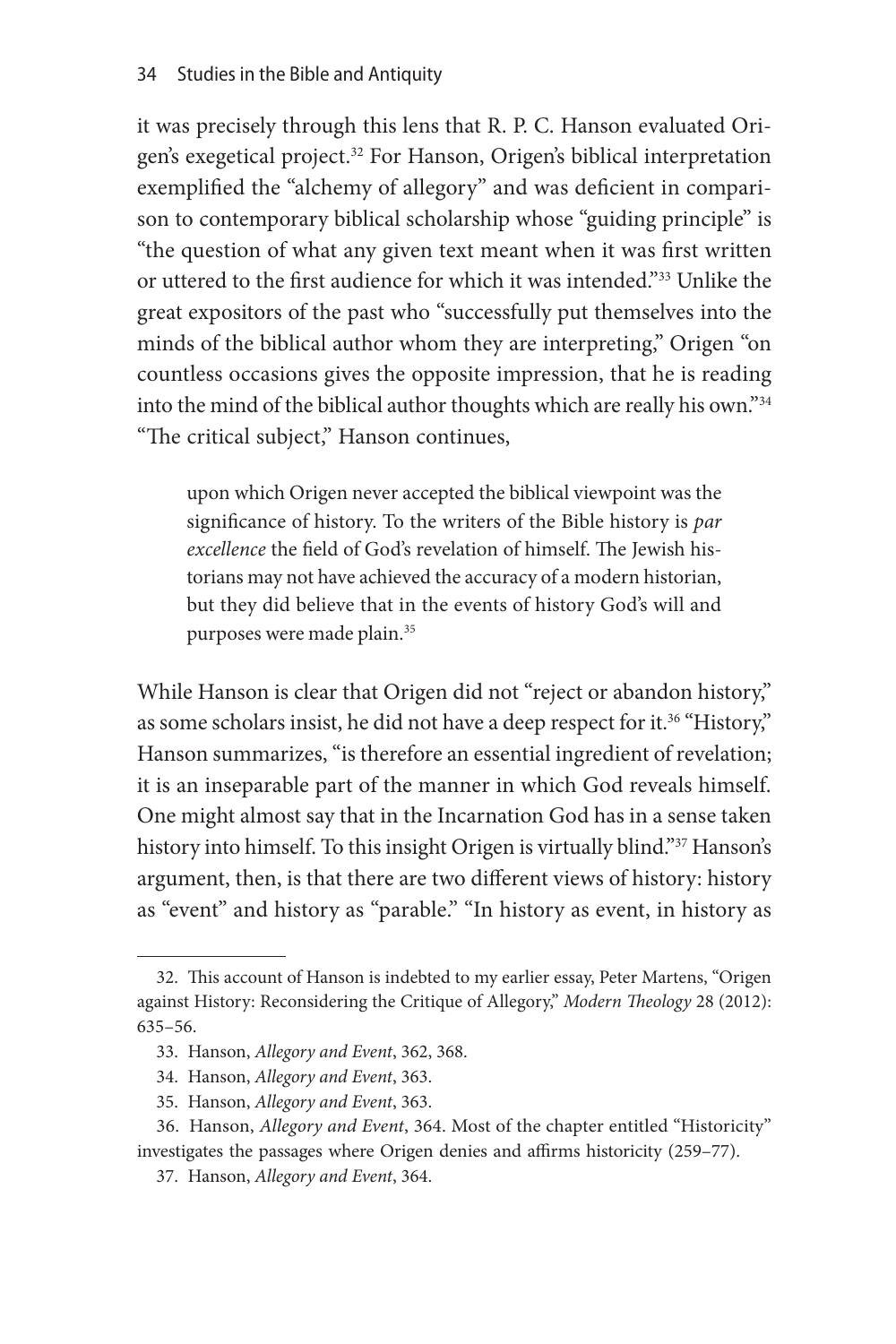the field of God's self-revelation *par excellence*, Origen is not in the least interested. He is only interested in history as parable," or symbol of eternal truths about God.38 Herein lies the force of his title *Allegory and Event*: the *and* means something like "is opposed to" or "trivializes."<sup>39</sup>

This book was intended as a rebuttal to the growing sympathies with Origen's biblical scholarship among the *ressourcement* French Jesuits, especially Henri de Lubac. De Lubac, as noted earlier, sought to rehabilitate the tarnished legacy of Origen, particularly the charge that he was a reckless allegorist who was mired in pagan exegesis.<sup>40</sup> The scholarship of de Lubac and Hanson was reflective of one of the most persistent historiographical distinctions of the modern era: they largely accepted the reigning demarcation of the Hellenistic/pagan from the salutary Hebrew/Christian. For Hanson, Origen missed the Hebraic view of history's significance because he was uncritically Hellenistic; for de Lubac, Origen's allegory, or "spiritual exegesis," was primarily indebted to the traditions of exegesis already seen within the New Testament, especially in Paul's writings, as well as being continuous with the Greek and Latin Catholic exegetical traditions that followed him and were, in some measure, also dependent upon him. But for de Lubac there was more than an external link between Origen and the New Testament authors. There was a "Catholic instinct"<sup>41</sup> that drove Origen's project, which itself could not be disentangled from "a whole manner of thinking, a whole world view . . . [a] whole interpretation of Christianity."42 De Lubac's book was ultimately about the relationship between

<sup>38.</sup> Hanson, *Allegory and Event*, 276.

<sup>39.</sup> For a critique of Hanson's reading, see Martens, "Origen against History," 646–50.

<sup>40.</sup> De Lubac, *History and Spirit*, 9–10. "Yet one thing is certain: Origen's effort was inconceivable to a Hellenic mind. . . . For the moment, let us merely observe that, whatever the procedural similarities we might be able to enumerate, whatever the mutual participation we might even be able to observe in the same 'allegorizing' mentality, that effort alone is enough to place an abyss between Origen, thoroughly marked by Christianity, and those Greeks to whom he is at times thoughtlessly compared" (317).

<sup>41.</sup> De Lubac, *History and Spirit*, 295.

<sup>42.</sup> De Lubac, *History and Spirit*, 11.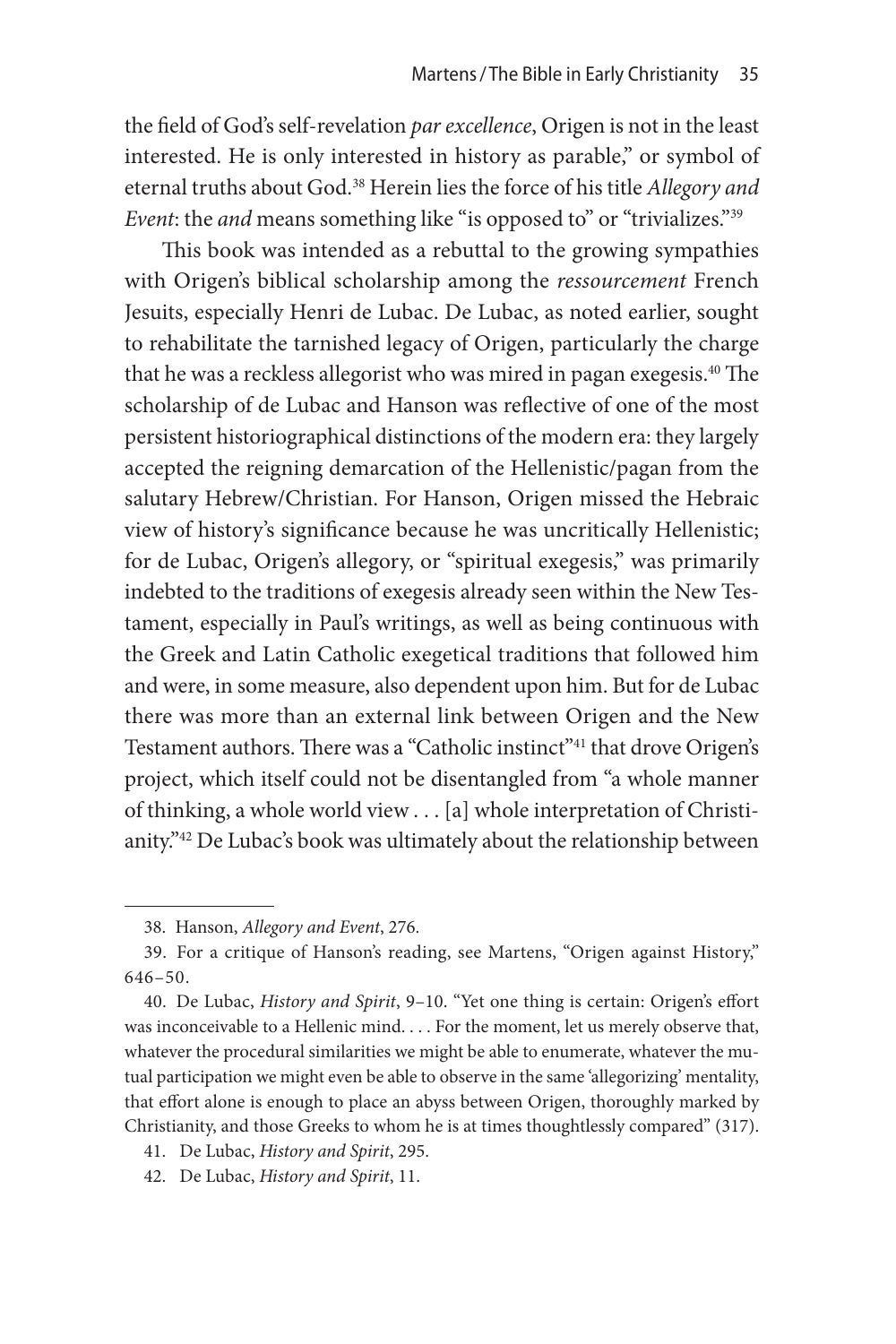the two testaments. When Origen allegorized the Old, he sought to discern Jesus Christ, the church, or indeed the New Testament in the figures, events, and institutions narrated in Israel's scriptures. The *et* in the title *Histoire et Esprit* did not mark conflict, the hostile rejection of the Old *histoire* in favor of the New *esprit,* but a complex, unique, and ultimately mysterious harmony. "The New Testament is hidden in the Old, the Old is made clear in the New."<sup>43</sup> This harmony ultimately expressed a christological thesis, with which de Lubac closed his study: "By bringing himself, he [Christ] brought renewal."44

Today most of us are aware that the Hellenistic-Hebraic dichotomy is too simplistic and that Origen's exegetical project cannot be situated as neatly in one camp or the other as both Hanson and de Lubac thought. Yet despite the differing agendas of both authors, my impression is that there was a good deal less *debate* between them than first meets the eye. Both de Lubac and Hanson knew that Origen's view of scripture, and the way in which he read it, differed markedly from contemporary scholarly approaches to the Bible. But both remained strongly perspectival in their approach: one viewed this difference sympathetically, and the other critically. Neither author was particularly interested in discovering the full range of presuppositions that informed these disparate approaches to scripture, and so the robust evaluation of both Origen's approach *and* the modern approach to the Bible was decidedly underdeveloped. The reader has the distinct impression that these books belonged more to the world of campaigns than arguments.

#### *Origen and the transformation of society*

Probably the most striking shift in the scholarship in the last half century has been a new social contextualization of Origen's scriptural exegesis. In this trajectory—representative of the larger shift in patristics studies, especially in the North American scene—the driving questions have been reoriented; they are simply no longer how did Origen interpret

<sup>43.</sup> De Lubac, *History and Spirit*, 503, but see especially 503–7.

<sup>44.</sup> De Lubac, *History and Spirit*, 507.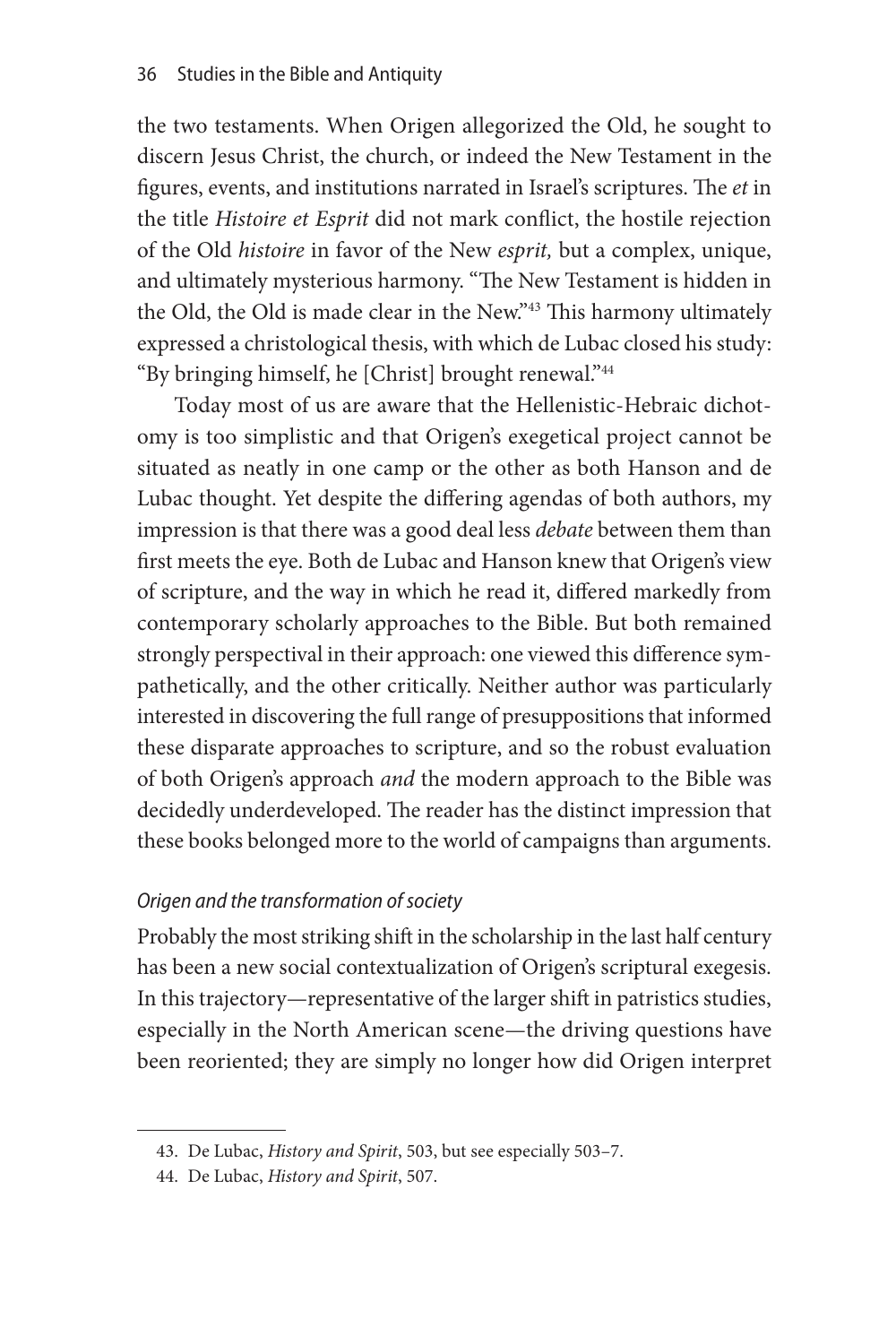or view the Bible, but how did his exegetical project influence society?45 Emblematic of this shift for the whole field of patristic exegesis is the title of Frances Young's landmark work: *Biblical Exegesis and the Formation of Christian Culture*. 46 What makes this development so interesting is that it has created unexpected bedfellows. On the one hand, scholars who work within an ecclesiastical and theological framework see this new focus as the exploration of Origen's larger pastoral, spiritual, or pedagogical vision. On the other hand, scholars who dialogue with contemporary literary and cultural studies have seen this inquiry furthering the larger theoretical concern for identifying the ways in which our cultures are, in fact, fluid and constructed, not simply static, given realities.

This new focus on the cultural impact of Origen's biblical scholarship surfaces strongly in Karen Jo Torjesen's *Hermeneutical Procedure and Theological Method in Origen's Exegesis*. She insists that we organize Origen's exegesis "around the figure of the hearer/reader."47 Torjesen argues for a twofold pedagogy of the Logos: the original, historical teaching, which was located in the literal sense of scripture, and the contemporary pedagogy, which resided in the spiritual sense and was continually being directed toward new audiences. Origen's allegorical project, Torjesen contends, was to reenact the original pedagogical activity of the Logos for a contemporary audience: "Therefore Origen's exegesis moves from the saving doctrines of Christ once taught to the saints (the historical pedagogy of the Logos) to the same saving doctrines which transform his hearers today (the contemporary pedagogy)."48 Origen

<sup>45.</sup> On this shift, see especially Elizabeth A. Clark, "From Patristics to Early Christian Studies," in *The Oxford Handbook of Early Christian Studies*, ed. Susan A. Harvey and David G. Hunter (Oxford: Oxford University Press, 2008), 7–41.

<sup>46.</sup> See especially Young, *Biblical Exegesis*, 215, where what she means by "formation" becomes clear: "The Bible's principal function in the patristic period was the generation of a way of life, grounded in the truth about the way things are, as revealed by God's Word. Exegesis served this end."

<sup>47.</sup> Karen Jo Torjesen, *Hermeneutical Procedure and Theological Method in Origen's Exegesis* (Berlin: de Gruyter, 1986), 12.

<sup>48.</sup> Torjesen, *Hermeneutical Procedure*, 13.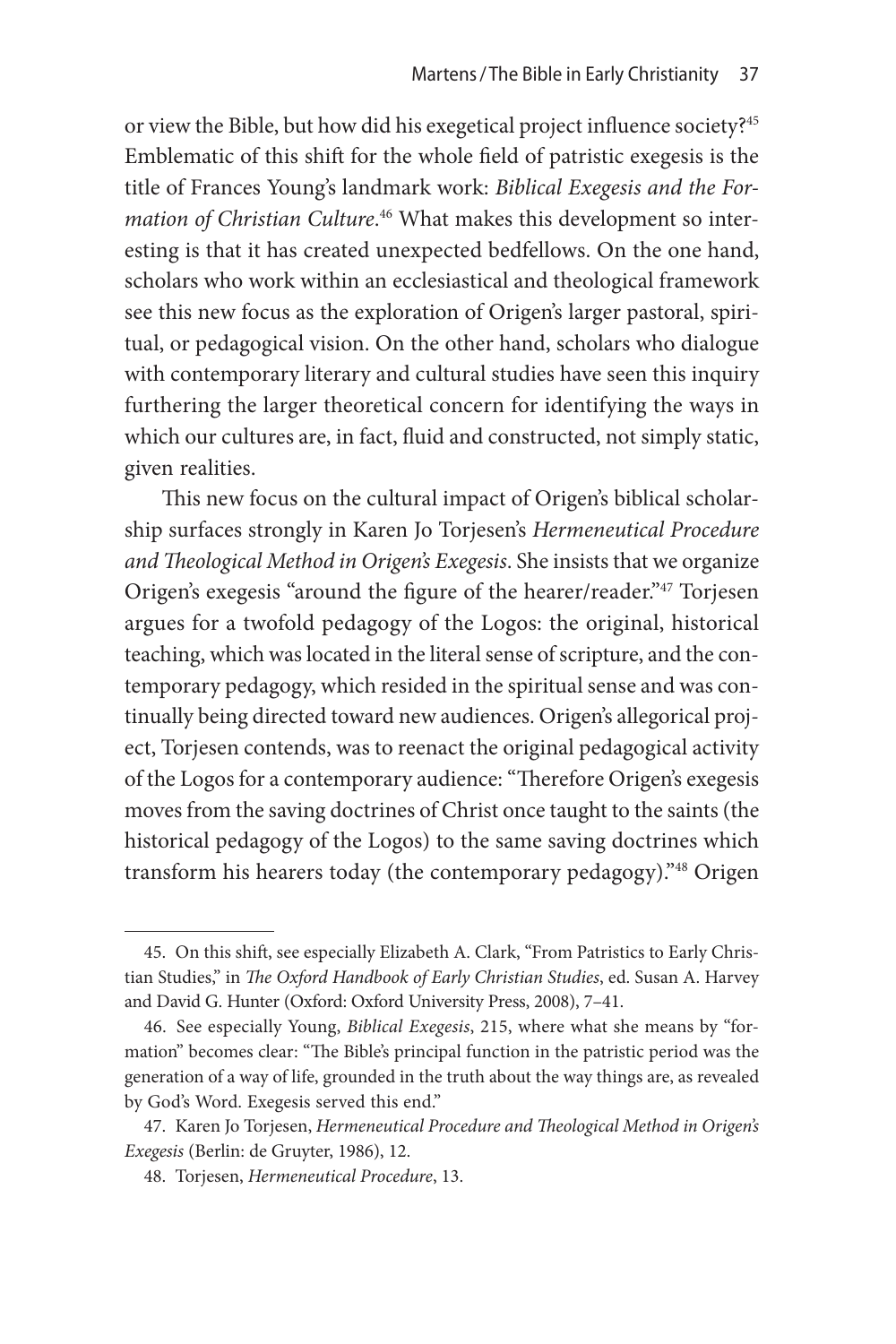arranged these doctrines so that they corresponded to the needs of his audiences, thereby ensuring "a progression of stages in the Christian's progress toward perfection."49 Simply put, biblical interpretation was "the mediation of Christ's redemptive teaching activity to the hearer."50 Torjesen sheds genuinely new light on Origen's exegetical project, and her work has been well received.

John David Dawson has contributed two books to this broader issue of how exegesis shaped society. In *Allegorical Readers and Cultural Revision in Ancient Alexandria*, he argues that Alexandrian allegory was an instrument put into the service not of salvation (as Torjesen had claimed), but of "cultural revision," where "readers secure for themselves and their communities social and cultural identity, authority, and power."51 The study examines Philo, Clement, and Valentinus. More recently, Dawson has published a book on Origen that still expresses his interest in the influence of exegesis on society and culture but that also takes a less cynical view of his subject matter. His *Christian Figural Reading and the Fashioning of Identity* is written in the demanding idiom of literary and cultural theory and rarely dialogues with earlier Origenian scholarship.52 However, closer inspection indicates that this book is traditional not only in the question that it raises, but also in the answer that it provides. Dawson tackles an old problem in Christian theology, the relationship between the Old and New Testaments and in particular, the familiar charge that Christian allegorical exegesis of Hebrew scripture undermines the literal meaning of the text and thus entails some form of supersessionism. Dawson's chief interlocutors are Daniel Boyarin, Erich Auerbach, and Hans Frei, three prominent theorists of figural reading. Dawson criticizes all three for imposing a modernist conception of allegory on Origen, according to which

<sup>49.</sup> Torjesen, *Hermeneutical Procedure*, 12.

<sup>50.</sup> Torjesen, *Hermeneutical Procedure*, 14.

<sup>51.</sup> John David Dawson, *Allegorical Readers and Cultural Revision in Ancient Alexandria* (Berkeley: University of California Press, 1992), 2.

<sup>52.</sup> John David Dawson, *Christian Figural Reading and the Fashioning of Identity*  (Berkeley: University of California Press, 2002).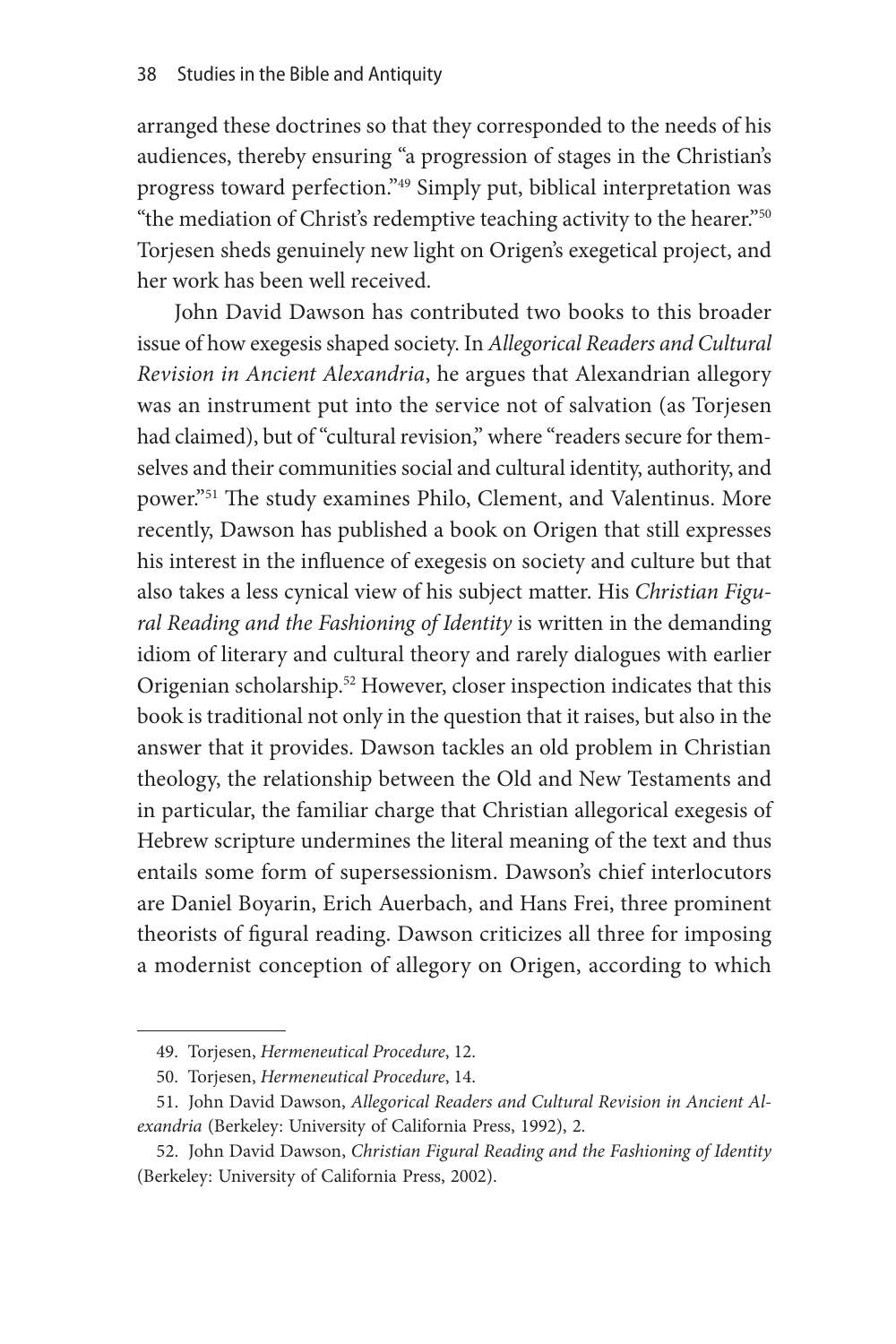he is thought to have reduced, replaced, or undermined the "Jewish meaning," "historicity," or the "literal sense" of the text. In fact, Dawson counters, Origen exemplifies—and serves as an exemplar for—a properly Christian symbolic reading of the Hebrew Bible that builds upon or transforms the literal Jewish sense and thus respects "the independent religious identity of Jews, and, more broadly, the diverse identities of all human beings."53 Such a symbolic reading deserves the name *figural* to distinguish it from the literal-historical denying *figurative* or *allegorical* exegesis.54 To those well-versed in the modern reception of Origen, it is evident that Dawson's proposal for how Origen linked the two testaments was in many ways already anticipated by de Lubac.<sup>55</sup>

#### New approaches—integrative

In closing, I ask your indulgence as I map out some of my own work in the field. When I set out to write my book on Origen, my impression was that most of the research had been directed toward specific facets of Origen's exegetical project but that the overall shape of this project had not been adequately sketched. It was also my impression that, despite the bewildering array of studies on Origen's biblical scholarship, there was also a glaring omission in the literature: a failure to account for the sort of person doing scriptural exegesis. What had gone missing, in my view, was a biographical approach to Origen's biblical interpretation. His writings teem with observations about the sorts of credentials required to be a good reader of scripture. And we know from the prologues to

<sup>53.</sup> Dawson, *Christian Figural Reading*, 3–4.

<sup>54.</sup> Dawson, *Christian Figural Reading*, 15.

<sup>55.</sup> Dawson, though, refers only once to de Lubac (at 125–26). Also note especially Trigg's critique of Dawson's reticence to engage earlier scholarship on Origen: Joseph W. Trigg, review of *Christian Figural Reading*, by John D. Dawson, *Journal of Early Christian Studies* 10 (2002): 524–26.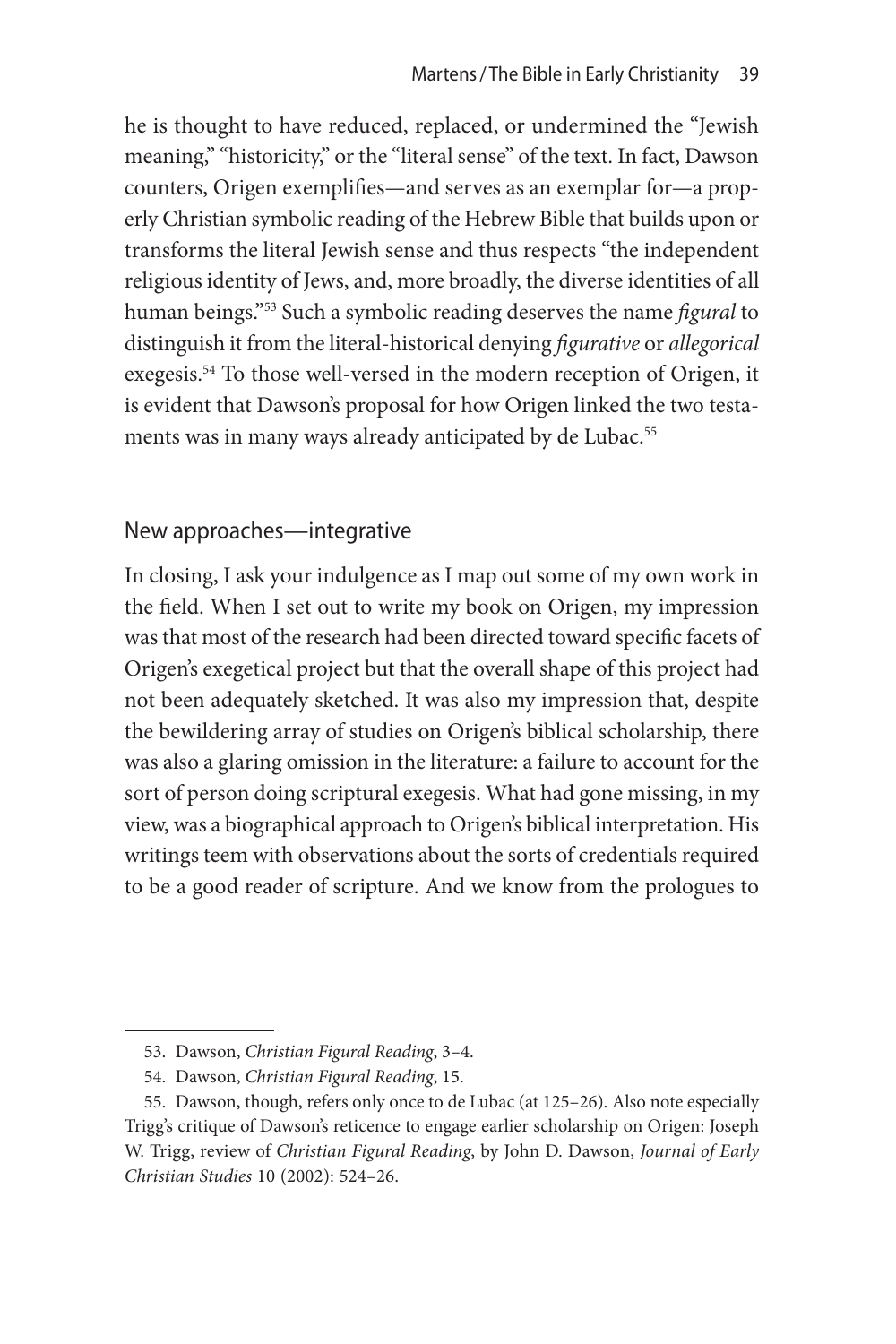philosophical commentaries in late antiquity that outlining the reader's credentials was more than a Christian concern.<sup>56</sup>

In my book *Origen and Scripture: The Contours of the Exegetical Life*, 57 I adopt such a biographical approach by examining Origen's portrait of the scriptural interpreter. For Origen, ideal interpreters were far more than philologists steeped in the skills and teachings conveyed by Greco-Roman education. Their profile also included a commitment to Christianity from which they gathered a spectrum of loyalties, guidelines, dispositions, relationships, and doctrines that tangibly shaped how they practiced and thought about their biblical scholarship. Not unlike the emerging consensus among historians of late antique philosophy like Pierre Hadot, then, I argue that for Origen scriptural exegesis was a way of life<sup>58</sup>—a particular sort of life. Origen contextualized interpreters—himself included—within the drama of salvation. They did not simply examine this drama as it unfolded on scripture's pages. In doing biblical interpretation well, they also participated in this drama by expressing various facets of their existing Christian commitment: for example, by following Paul's exegetical precedent, reading in conformity with the rule of faith, and exercising a wide range of reading virtues while examining scripture (to name only a few). Ideal interpreters *qua* interpreters embarked upon a way of salvation that ultimately culminated in the everlasting contemplation of God.

In my estimation, one of the great advantages of introducing a biographical approach to the study of patristic biblical exegesis, Origen included, is that it helps us see more than a particular facet of ancient scriptural scholarship. The interpreter was the animating center of the

<sup>56.</sup> Jaap Mansfeld, *Prolegomena: Questions to Be Settled before the Study of an Author, or a Text* (Leiden: Brill, 1994), 23–24, 161–73.

<sup>57.</sup> Peter Martens, *Origen and Scripture: The Contours of the Exegetical Life* (Oxford: Oxford University Press, 2012).

<sup>58.</sup> See, for instance, Pierre Hadot, *Philosophy as a Way of Life: Spiritual Exercises from Socrates to Foucault* (Oxford: Blackwell, 1995); Pierre Hadot, *What Is Ancient Philosophy?* (Cambridge, MA: Harvard, Belknap, 2004); Alfons Fürst, *Von Origenes und Hieronymus zu Augustinus: Studien zur antiken Theologiegeschichte* (Berlin: de Gruyter, 2011), 81–114, 125–62.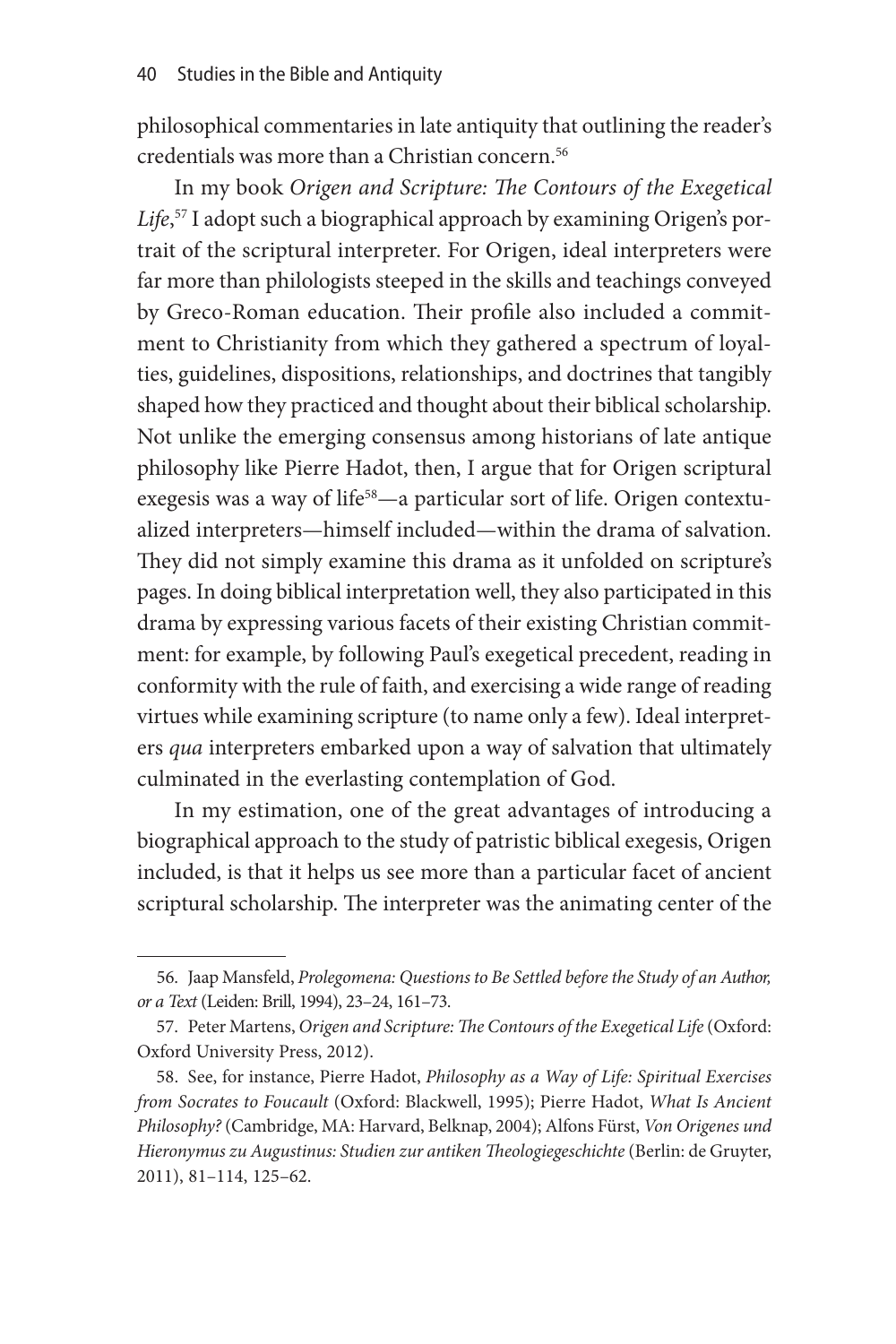entire project of biblical interpretation. To offer a detailed biographical portrait of this person is to hold out the promise of disclosing the sweeping contours of the entire Origenian exegetical project, and, I think, of finding new ways to compare and contrast it with the exegetical projects of his later critics, like Theodore of Mopsuestia. This is precisely the area in which I hope to direct my attention in coming years—the exegetical projects, or perhaps better, exegetical cultures of Alexandria and Antioch. The complex relationship between these cultures cannot be collapsed into who allegorized and who read literally. These cultures were replete with assumptions, indeed convictions, about ideal readers, ideal "pagan" models for interpretation, and notions of textuality, of institutional contexts, of facets or stages of exegesis, and of metaphors for reading, all of which informed the emergence of two different, and sometimes competing, approaches to the authoritative text of Christians.

# Conclusion

In the opening pages of Young's *Biblical Exegesis and the Formation of Christian Culture*, she remarks that her two aims are "to challenge accepted generalisations" in the standard accounts of patristic biblical exegesis and "to work with certain key texts and authors to provide living examples of the exegetical process, its principles, underlying assumptions and practice."59 These are still excellent guidelines for working in the field. But I would like to add one more. I often find myself returning to the realization that work on Origen's biblical scholarship, and the biblical scholarship of other early Christian figures, is easily susceptible to unintentional anachronism. For many of us, our first exposure to biblical scholarship was not what we found in Origen but what we experienced in the classrooms where we were initiated into the guild of contemporary biblical scholarship. Words like *scripture*, *exegesis*, and *scholarship* flow easily off our tongues, their denotations

<sup>59.</sup> Young, *Biblical Exegesis*, 4–5.